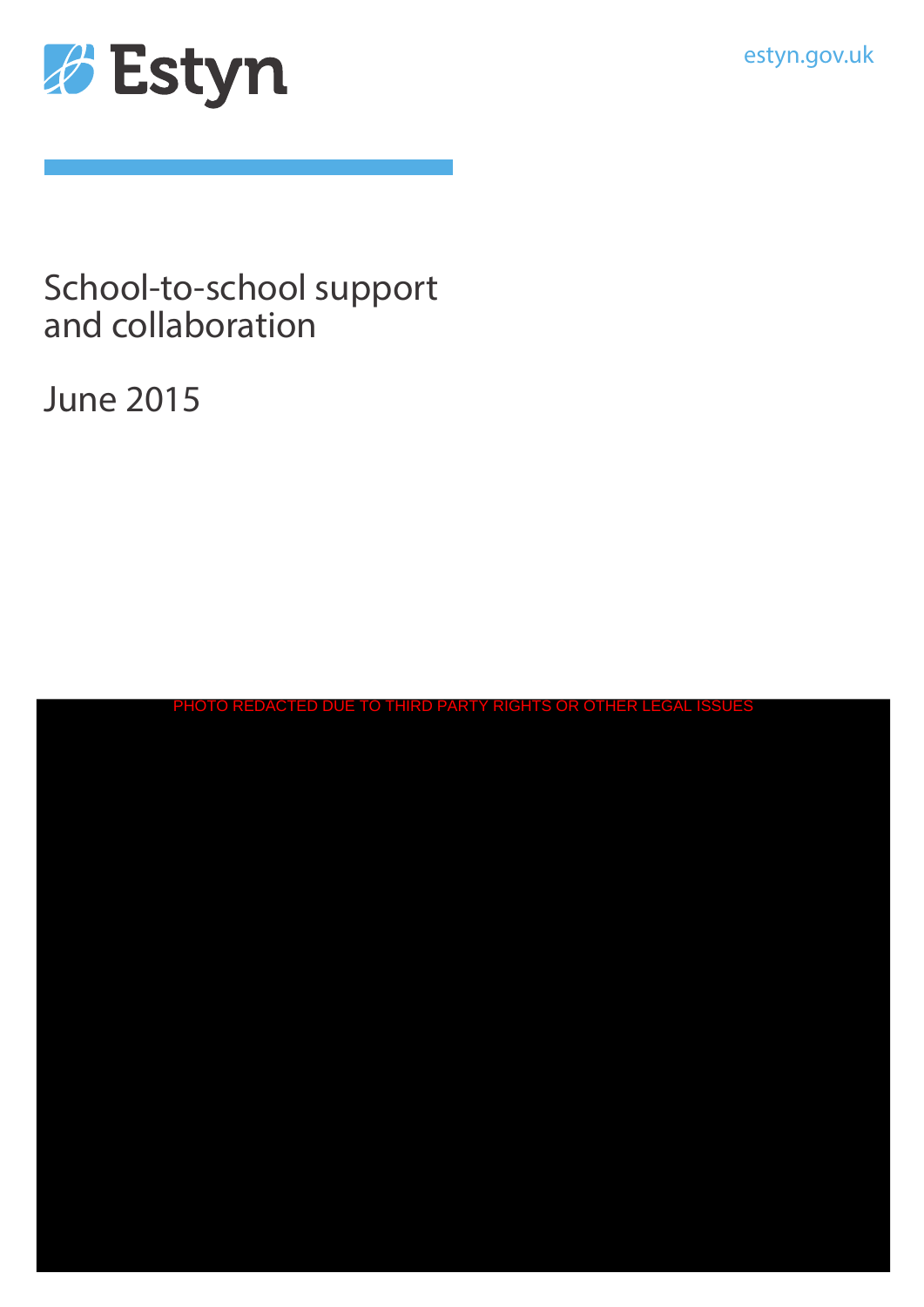#### **The purpose of Estyn is to inspect quality and standards in education and training in Wales. Estyn is responsible for inspecting:**

- $\lambda$  nursery schools and settings that are maintained by, or receive funding from, local authorities
- $\overline{\phantom{a}}$  primary schools
- $\overline{\phantom{a}}$  secondary schools
- $\triangle$  special schools
- $\lambda$  pupil referral units
- $\overline{\phantom{a}}$  independent schools
- $\overline{\phantom{a}}$  further education
- $\lambda$  independent specialist colleges
- $\triangle$  adult community learning
- $\lambda$  local authority education services for children and young people
- $\overline{\phantom{a}}$  teacher education
- $\lambda$  and training
- $\triangle$  Welsh for adults
- work-based learning
- $\overline{\phantom{a}}$  learning in the justice sector

Estyn also:

- A provides advice on quality and standards in education and training in Wales to the National Assembly for Wales and others
- $\lambda$  makes public good practice based on inspection evidence

Every possible care has been taken to ensure that the information in this document is accurate at the time of going to press. Any enquiries or comments regarding this document/publication should be addressed to:

Publication Section **Estvn** Anchor Court Keen Road **Cardiff** CF24 5JW or by email to [publications@estyn.gsi.gov.uk](mailto:publications@estyn.gsi.gov.uk)

This and other Estyn publications are available on our website: [www.estyn.gov.uk](http://www.estyn.gov.uk/)

**© Crown Copyright 2015: This report may be re-used free of charge in any format or medium provided that it is re-used accurately and not used in a misleading context. The material must be acknowledged as Crown copyright and the title of the document/publication specified.**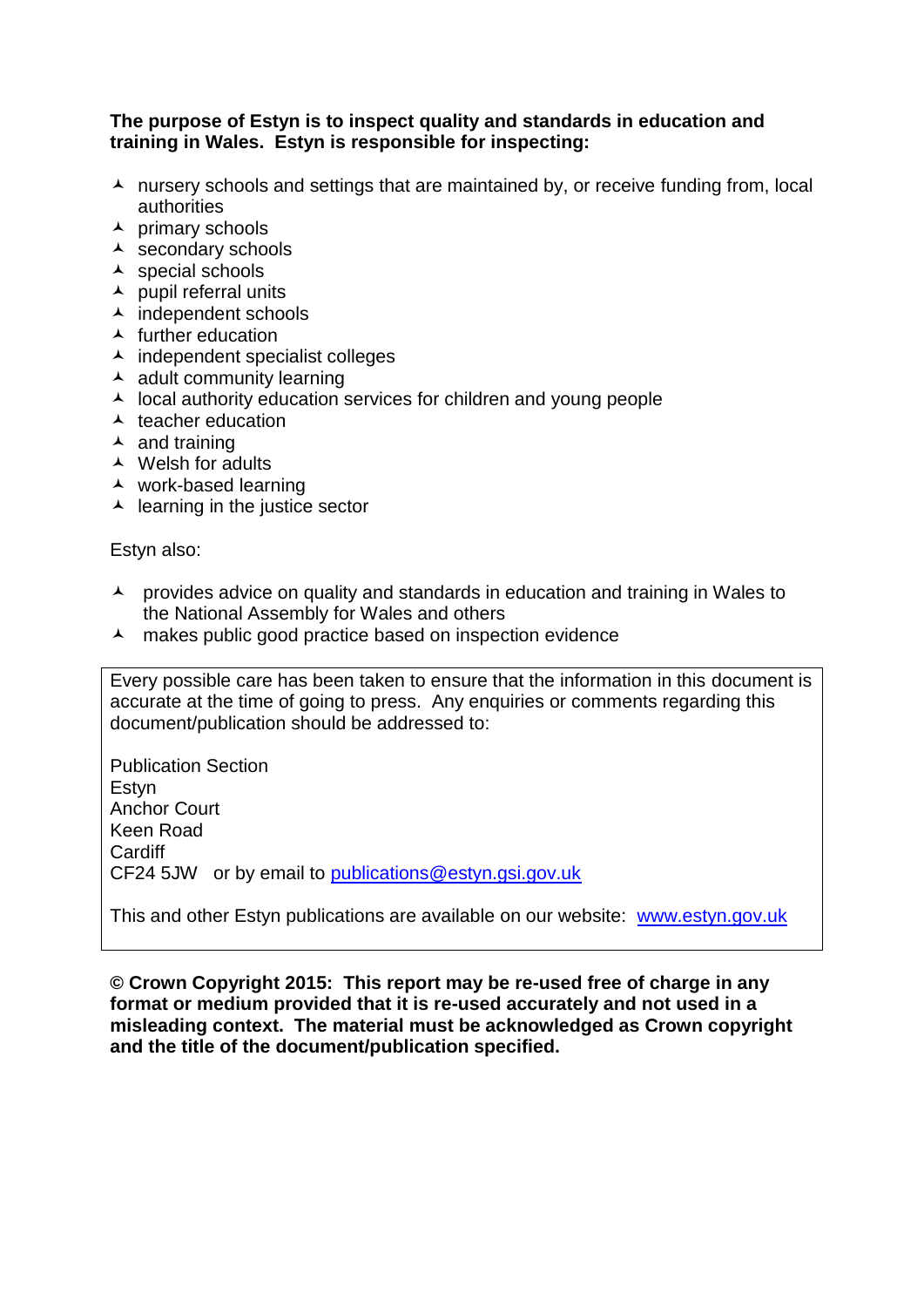| <b>Contents</b>                                                                             |                                                                                                | Page                |
|---------------------------------------------------------------------------------------------|------------------------------------------------------------------------------------------------|---------------------|
|                                                                                             |                                                                                                |                     |
| <b>Introduction</b>                                                                         |                                                                                                | 1                   |
| <b>Background</b>                                                                           |                                                                                                | 1                   |
| <b>Main findings</b>                                                                        |                                                                                                | 5                   |
| <b>Recommendations</b>                                                                      |                                                                                                |                     |
| Types of school-to-school support and collaboration                                         |                                                                                                | 8                   |
| $\mathbf{2}$<br>3 <sup>1</sup>                                                              | 1.1 Self-generated collaboration<br>1.2 Brokered support<br>Formal collaboration<br>Federation | 8<br>12<br>15<br>17 |
| <b>Impact</b>                                                                               |                                                                                                | 19                  |
| <b>Success factors</b>                                                                      |                                                                                                | 22                  |
| <b>Obstacles and barriers</b>                                                               |                                                                                                | 22                  |
| An aide memoire to support the planning and evaluation of<br>school-to-school collaboration |                                                                                                | 24                  |
| <b>Evidence base</b>                                                                        |                                                                                                | 26                  |
| <b>Glossary/references</b>                                                                  |                                                                                                | 28                  |
| The remit author and survey team                                                            |                                                                                                | 28                  |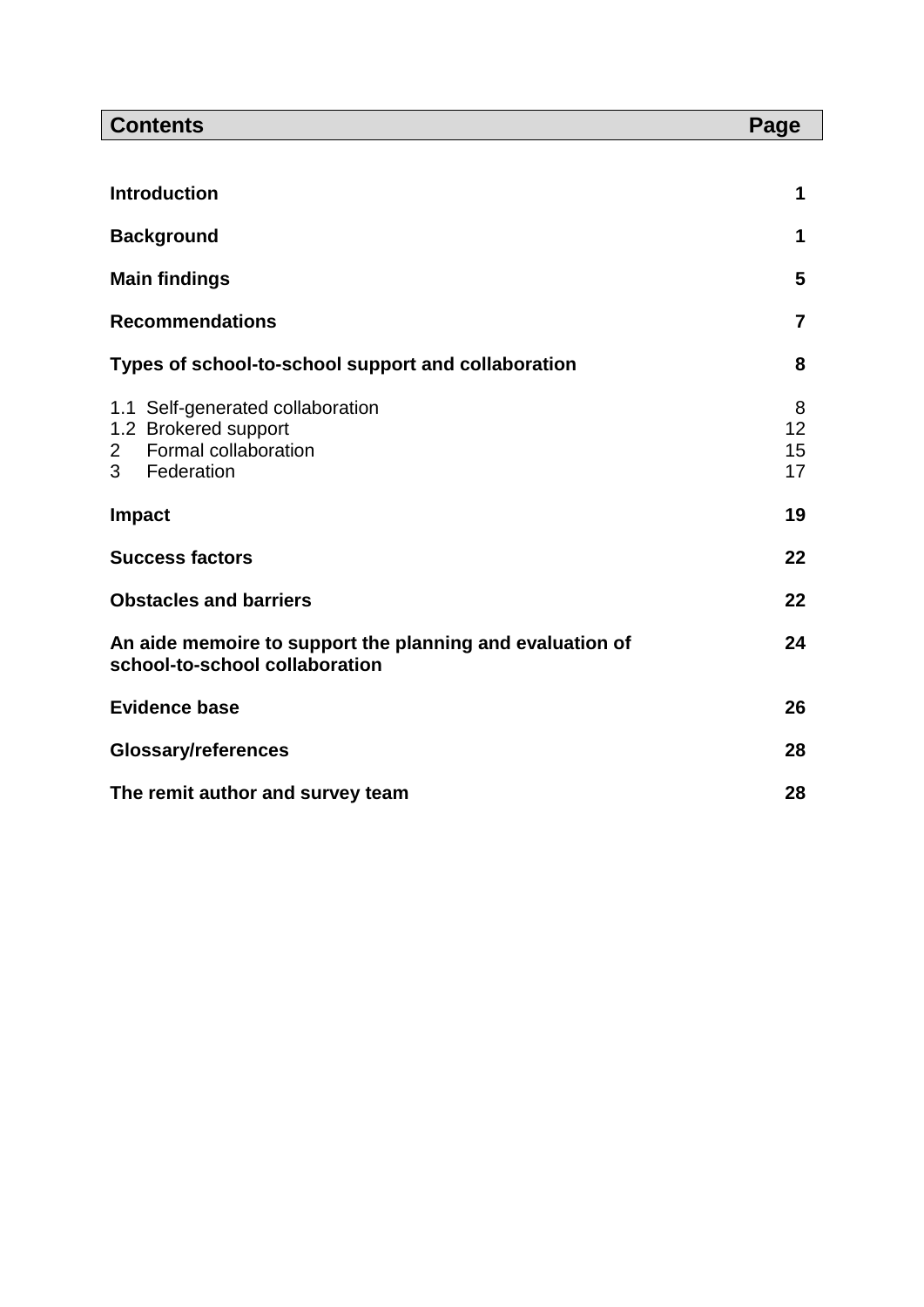# **Introduction**

This report is published in response to a request for advice from the Welsh Government in the Minister's annual remit letter to Estyn for 2014-2015.

The report gives examples of school-to-school support, including informal self-generated or brokered arrangements, collaborations and federations. For each example, there is a case study that illustrates current practice. The report considers what works, how and why it works, and the support mechanisms that sustain it. It also discusses the impact, success factors and obstacles facing these school-toschool initiatives.

The report is based on visits to nine providers to discuss their school-to-school work. It also based on an analysis of responses to a survey questionnaire from 22 secondary schools. The sample of schools selected to take part in the survey questionnaire represents a broadly representative sample of the secondary schools in Wales. Additional evidence was drawn from an evaluation of inspection outcomes since 2010 (see evidence base page 25 for further details).

This is the first of two reports on school-to-school work. The second report will summarise and synthesise the findings from this report, the evaluation of the first year of the Schools Challenge Cymru initiative, and the evaluation of the Lead and Emerging Practitioners project by the National Foundation for Educational Research (NFER).

The report is intended for the Welsh Government, senior leaders in schools, the local authorities and regional consortia.

#### **Background**

The report is set in the wider context of Welsh Government education policies which encourage school-to-school working, including the National Model for Regional working and Qualified for Life.

 The **National Model for Regional Working** was launched by the Welsh Government in February 2014. In guidance, the Welsh Government set out an expectation that all schools will follow an annual cycle of school improvement planning. It also put in place a national system of categorisation for schools. Central to its plans is that regional consortia should challenge and broker support appropriate to the needs of a school. The guidance states that:

Schools that have the capacity to do so should be encouraged and empowered to lead their own improvement and deploy their own resources accordingly. For those schools that are at risk of causing concern or who cause concern, it would be the role of the consortia to help match and broker the support needed to the support available, (Welsh Government, 2014b, p.3).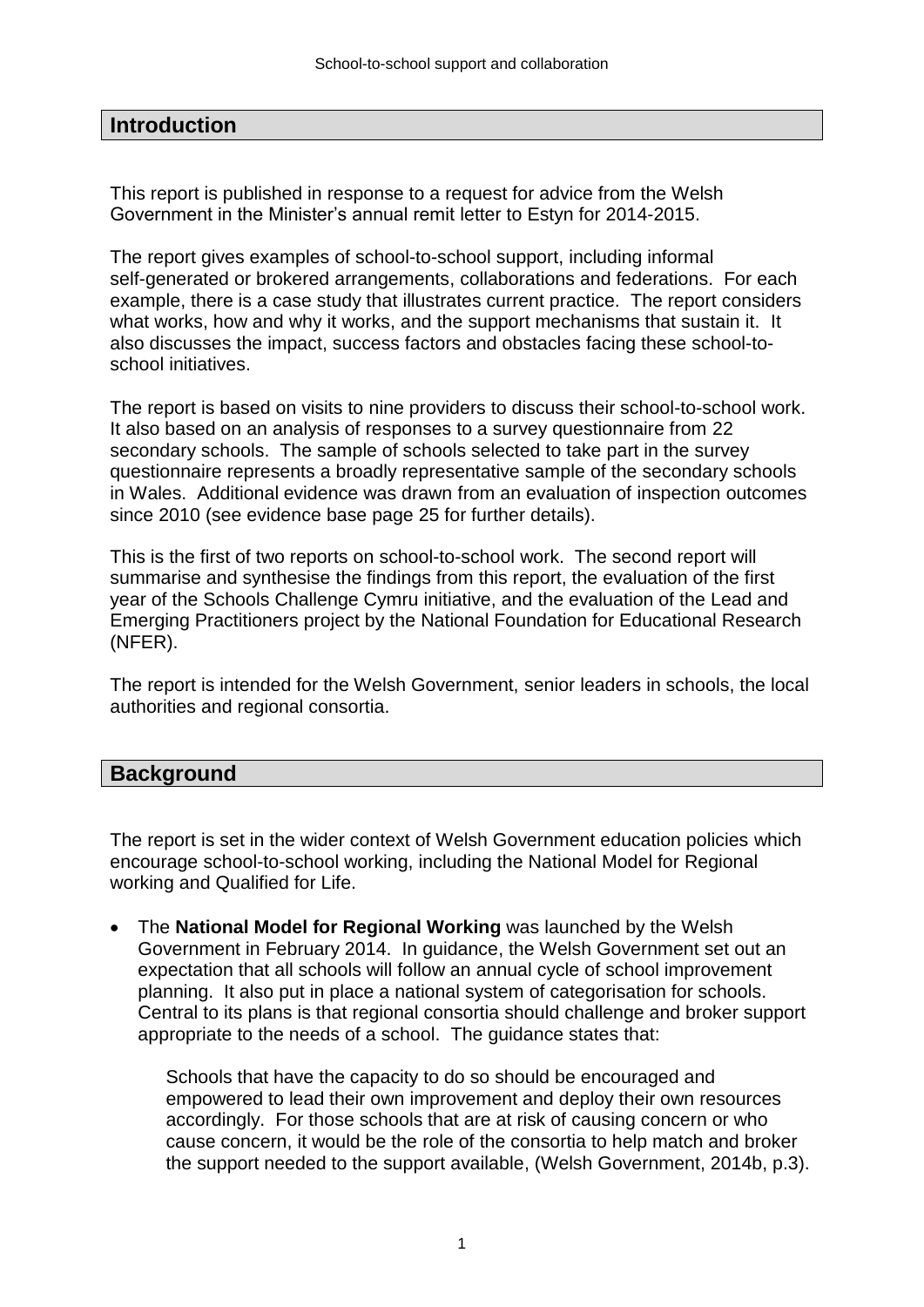**Qualified for Life –** an education plan for 3 to 19-year-olds in Wales published by the Welsh Government in October 2014.The plan includes the strategic objective that leaders of education at every level work together in a self-improving system, providing mutual support and challenge to raise standards in all schools. The plan includes two commitments about school-to-school working (to ensure that the principle of school-to-school support underpins Welsh Government and consortia approaches to school improvement and to work with the National Leadership Development Board and consortia to encourage school-to-school working), (Welsh Government, 2014c).

There are various forms of informal and formal arrangements for school-to-school working available in Wales:

- Informal school-to-school working including self-generated and brokered arrangements
- Formal collaboration (under the Collaboration of Maintained Schools Wales 2010) where school governing bodies can form joint committees to deliver their functions
- Federation of schools, where between two and six schools federate under a single governing body to drive school improvement. Since 2010, regulations have allowed school governing bodies to choose to federate. In May 2014, The Federation of Maintained Schools (Wales) Regulations enabled local authorities to federate schools<sup>1</sup>

There are several initiatives or projects in Wales that have been designed to encourage school-to-school support and collaboration. These include:

- The **Lead and Emerging Practitioner Schools** project, which was launched by the Welsh Government in November 2013. The project matches a strongly performing primary or secondary school (the Lead Practitioner School) with a weaker performing school that has already started its improvement journey (the Emerging Practitioner School). The intention is that developing and sharing best practice and information will be of benefit to both the lead and emerging school.
- **Schools Challenge Cymru,** which was announced by the Welsh Government in February 2014, is a package of support intended to improve the performance of 40 secondary schools that are both in challenging circumstances and challenged in terms of delivery'. These schools, identified as underperforming as measured by banding and a range of deprivation related factors, receive a package of support that is individually tailored to meet the school's needs and circumstances, (Welsh Government, 2014a).

 $\overline{a}$ 1 The regulations allow for many different types of federation. These include clusters of primary schools; cross phase schools – secondary and primary or infant and junior; under performing schools and stronger schools; groups of small and/or rural schools; Welsh-medium and English-medium schools; and schools in different local authority areas.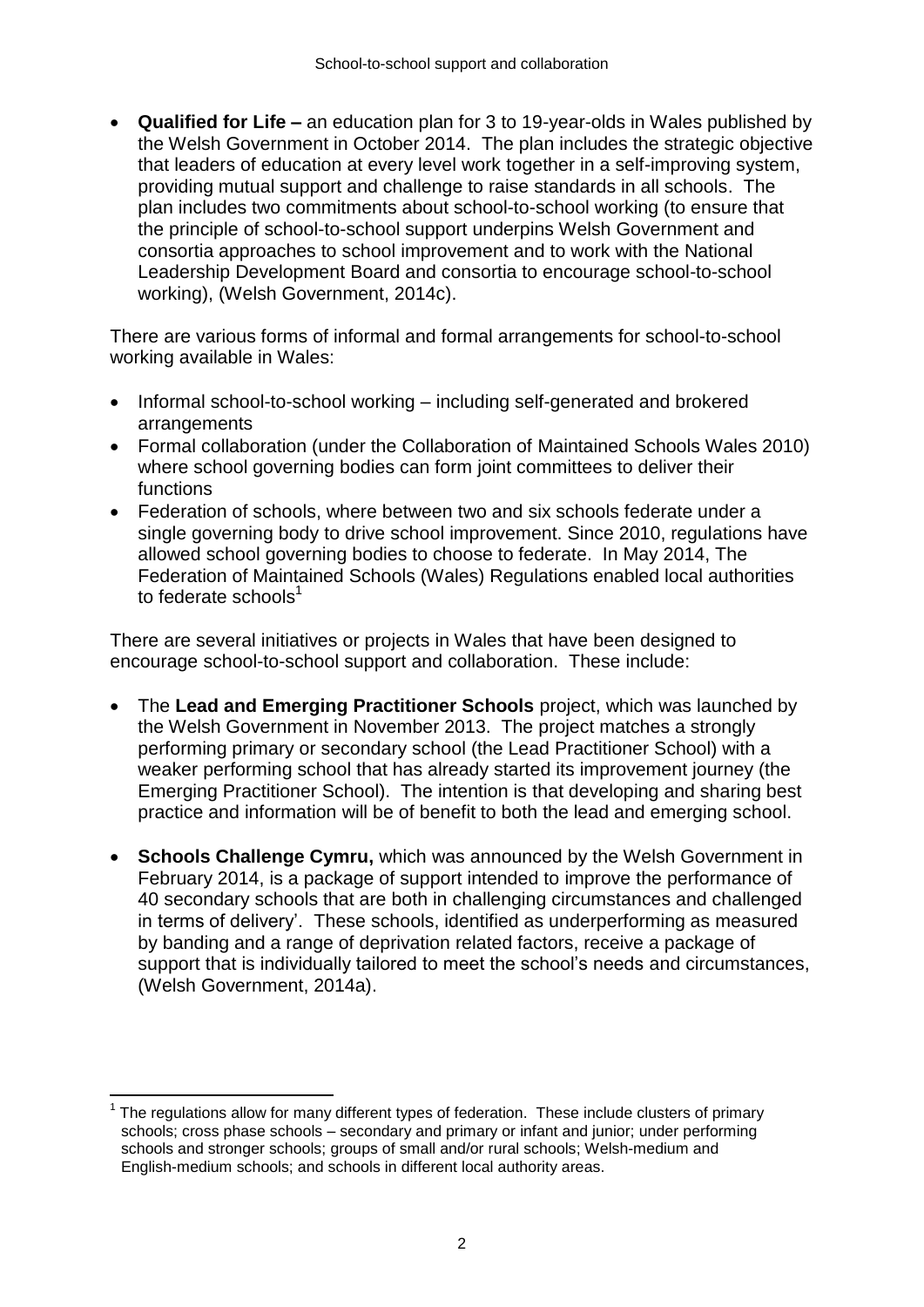**Families** of schools also help schools to work collaboratively. Families were created in 2010 by grouping schools according to whether the language used in the school is mainly English or Welsh, the size of the school (for primary school families) and their score on an 'index of challenge'<sup>2</sup>. The families were revised in 2013. Schools are expected to set ambitious targets for school improvement based on their performance against that of other members of the school family and other similar schools. There is an expectation that family members seek advice and share good practice from other family members.

This report does not consider the Lead and Emerging Practitioner Schools project or the Schools Challenge Cymru initiative, as these are being evaluated by other means, but looks at the other types of school-to-school support and collaboration. The findings of the mid-point evaluation of the Lead and Emerging Practitioners by NFER (2014) identified success factors and obstacles similar to the findings described in this report.

#### **The Organisation for Economic Co-operation and Development (OECD) report**

In January 2014, a report by the OECD, commissioned by the Welsh Government, evaluated aspects of the Welsh education system and made a number of recommendations. Among these was a recommendation to:

develop and implement a Welsh strategy for school-to-school collaboration, creating an architecture which encourages schools to select appropriate partners, in an atmosphere of transparency, awareness and support. (OECD, 2014, p.8.)

In the report, OECD said that school-to-school collaboration is 'one of the most effective options for developing professional capital and especially social capital among teachers and leaders'. (p.77.) It also said:

School-to-school collaboration provides the means of circulating knowledge and strategies around the system; it provides an alternative way of supporting struggling schools to that of exercising top-down intervention; and it develops collective responsibility among all schools for all students' success. (p.77.)

The report noted two sets of challenges for the Welsh Government in developing more effective school-to-school collaboration; it describes these as 'challenges of implementation and of design' (p.77). OECD warns that much existing school-to-school collaboration has been as a result of crisis, to avoid closure or when a school has a poor inspection outcome. The collaboration has not come about to meet the needs of learners and provide improvements that apply to and benefit many. OECD says that this is 'important because not all the students who encounter disadvantage or underperform are in schools where the majority of their peers are

 $\overline{a}$ 

 $2$  This index is derived using the following contextual factors: the percentage of pupils eligible for free school meals; the percentage of pupils living in areas classed in the 20% most deprived areas of Wales; the percentage of pupils with school action plus support or special educational needs statements; and the proportion of pupils of statutory school age who are either new to the English language or Welsh where relevant, at an early acquisition stage or developing competence.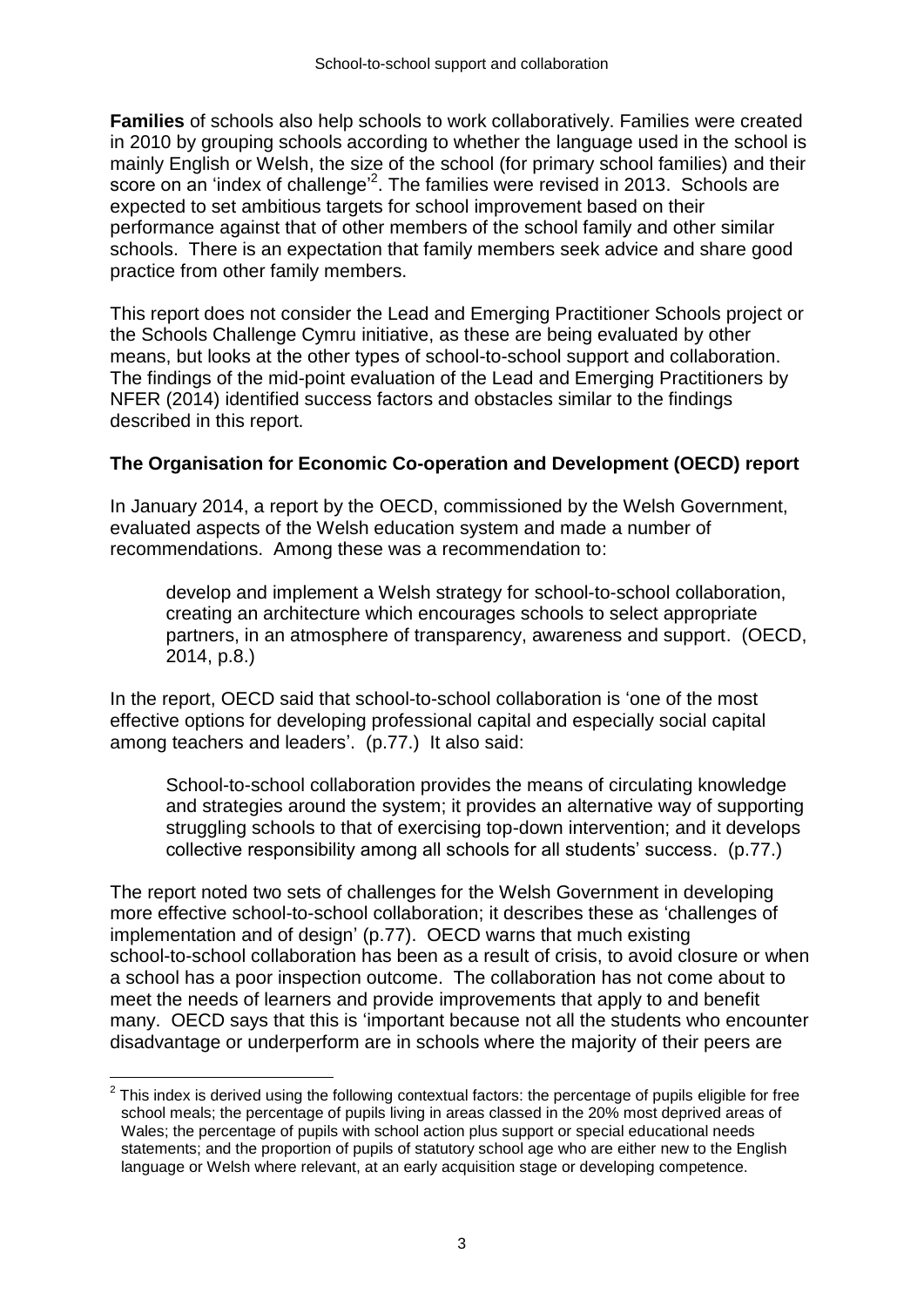performing poorly' (p.77). Research on successful models in other parts of the world suggests that:

most schools can give or would benefit from assistance for some students in some areas, but a model that concentrates on overall levels of poor performance cannot support these wider groups of schools (p.77).

In addition, it concludes that current approaches to support school-to-school working<sup>3</sup> are in the early stages of development, under resourced, largely top-down and lacking in focus. OECD argues that research shows that these are not the ideal conditions for establishing thriving school-to-school collaboration.

 $\overline{a}$ 

 $3$  Lead and Emerging Practitioners and local 'Challenge' style projects based on London and Manchester Challenge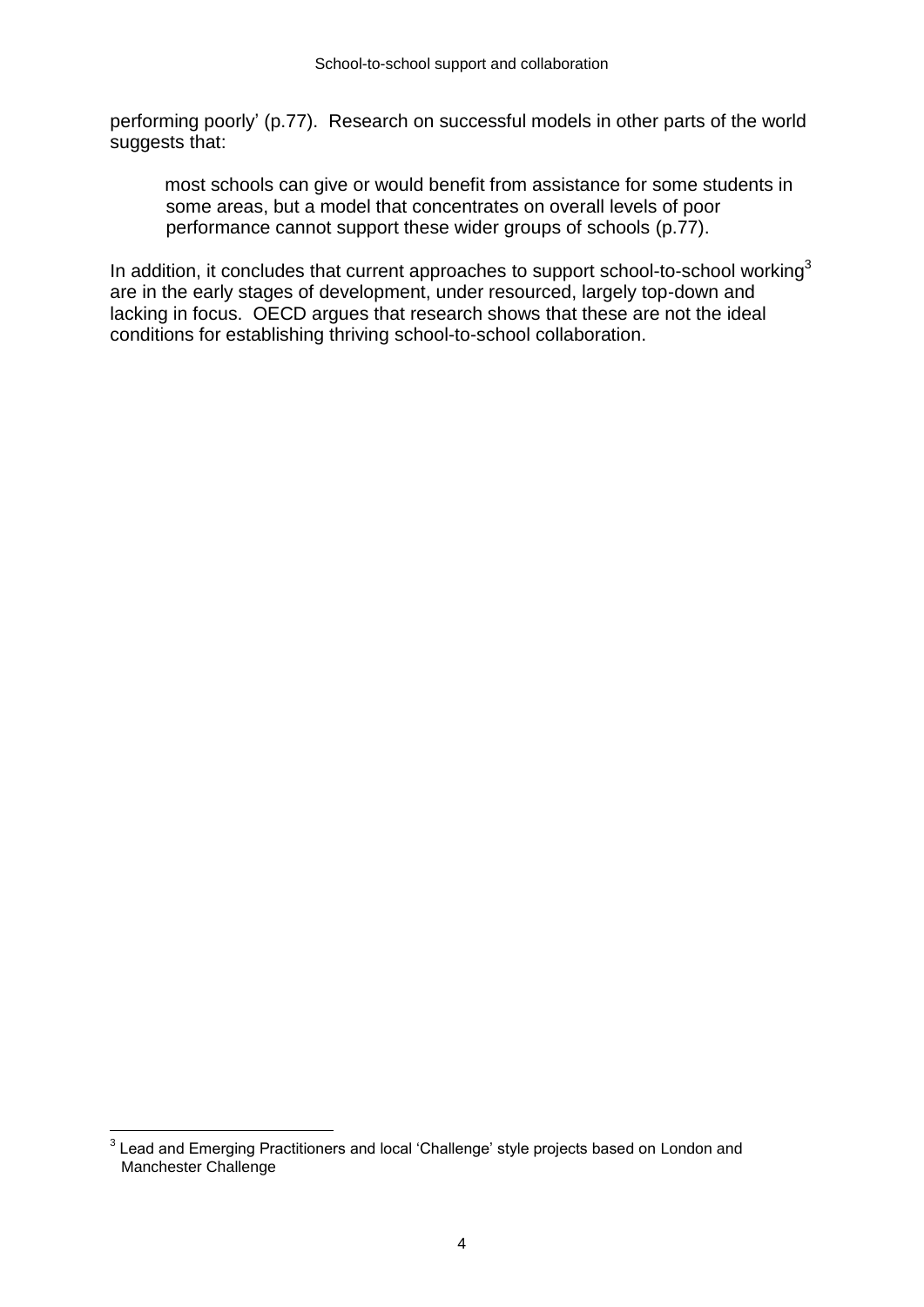# **Main findings**

- 1 Nearly all<sup>4</sup> schools are involved in some form of partnership working with other schools. In most schools in Wales there is collaborative work with other schools within a primary/secondary cluster. In a minority of schools, all additional school-to-school work is the result of brokering (by the local authority, consortia, or the Welsh Government). Around half of schools have other school-to-school working arrangements that are self-generated.
- 2 Successful school-to-school working arrangements require the genuine commitment of school leaders and attitudes of openness, trust and transparency. It is also essential that those working together have clearly identified strategic objectives and precise success criteria for such collaboration. Most crucially the focus must be on the impact for pupils.
- 3 Only a minority of schools with self-generated school-to-school support are able to identify its impact on standards. This is generally because they do not set clear success criteria or evaluate the impact of the work.
- 4 For school-to-school support to be successful, school leaders must commit a significant investment of staff time for research, development and collaboration.
- 5 School-to-school support works best when:
	- it arises from a clear identification of need, has a clear rationale and is based on a strategic objective
	- the focus is on improving outcomes for pupils
	- the participants experience it as mutually beneficial
	- the schools are at similar stages of their journey of improvement because, if one is good or very good and the other is weak, it is less likely that the support is effective as the distance between the schools involved is too great
	- the relationships between schools are equal, trusting, open and transparent
- 6 The barriers identified to effective school-to-school working include:
	- lack of commitment by the school leadership
	- lack of shared interests

 $\overline{a}$ 

- lack of trust and openness
- a belief that others have nothing useful to offer
- 7 In around half of schools visited the brokered school-to-school activity (apart from 14-19 collaboration) is recent and it is too early to see its impact on standards.
- 8 In practice, nearly all existing federation arrangements originated from a need to save money or save schools from closure.

 $4$  The quantities used in this report are those used by Estyn in all its reports. Detail is in the Glossary.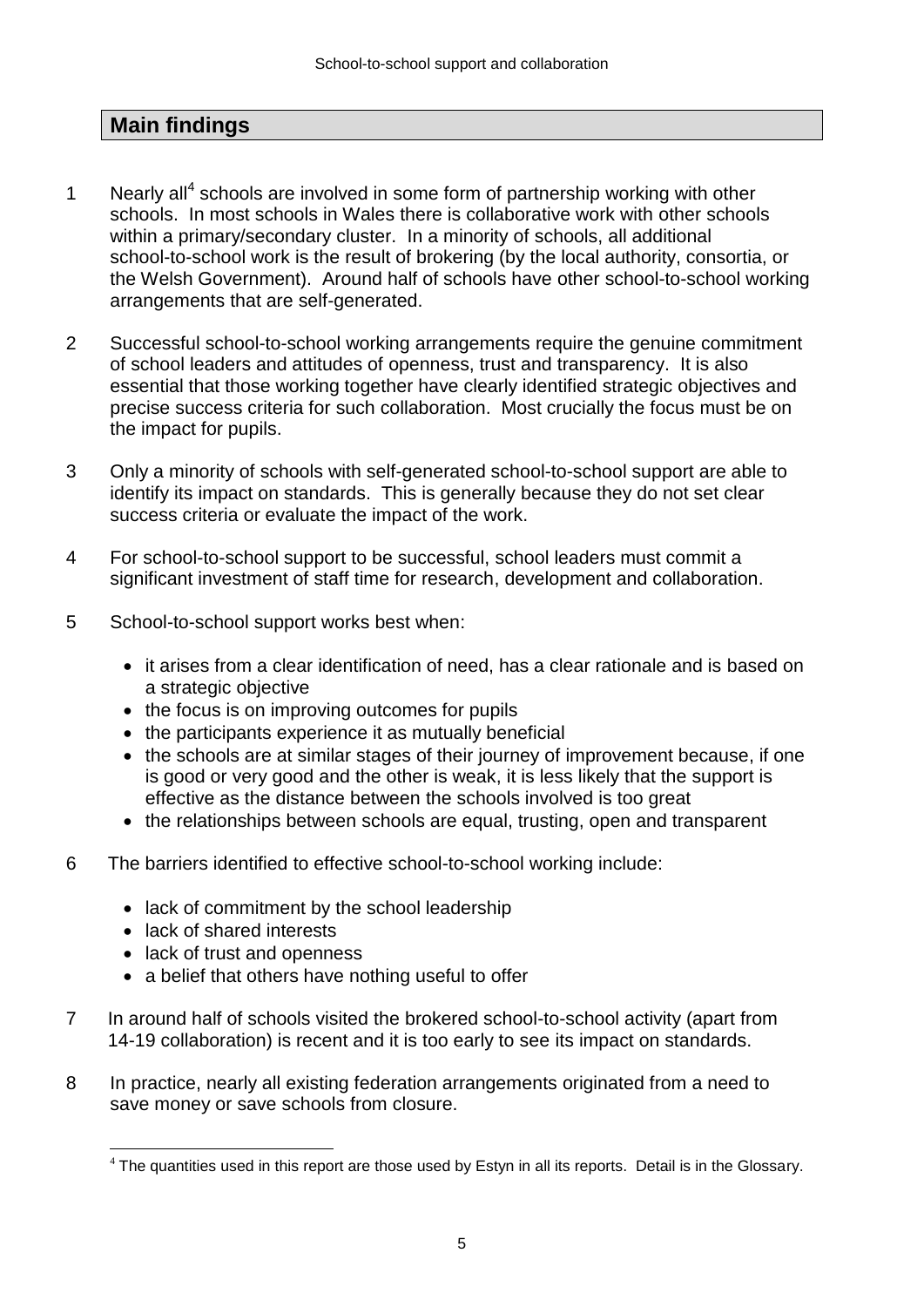- 9 Most federation arrangements are relatively new. There is evidence that outcomes for pupils in relation to wellbeing, such as attendance and behaviour, improve as a result of federation. It is too early to evaluate fully their impact on standards.
- 10 Federated schools seek to improve the learning experiences of pupils by planning schemes of work jointly in regular meetings of the staff from the federated schools. Joint extra-curricular activities contribute well to pupils' wellbeing. Teachers develop a greater range of teaching skills as a result of working together and sharing professional development activities.
- 11 In nearly all federations there have been financial benefits. These derive from:
	- sharing and pooling staff and expertise
	- achieving consistency of approach, for example to assessment practice, developing skills and managing behaviour
	- being able to negotiate better deals for services and resources
	- rationalising the staffing structure (for example having one head of department rather than two)
- 12 Federated schools are registered as separate schools, which means that for audit and inspection purposes they are treated separately. This duplication of effort wastes time and resources.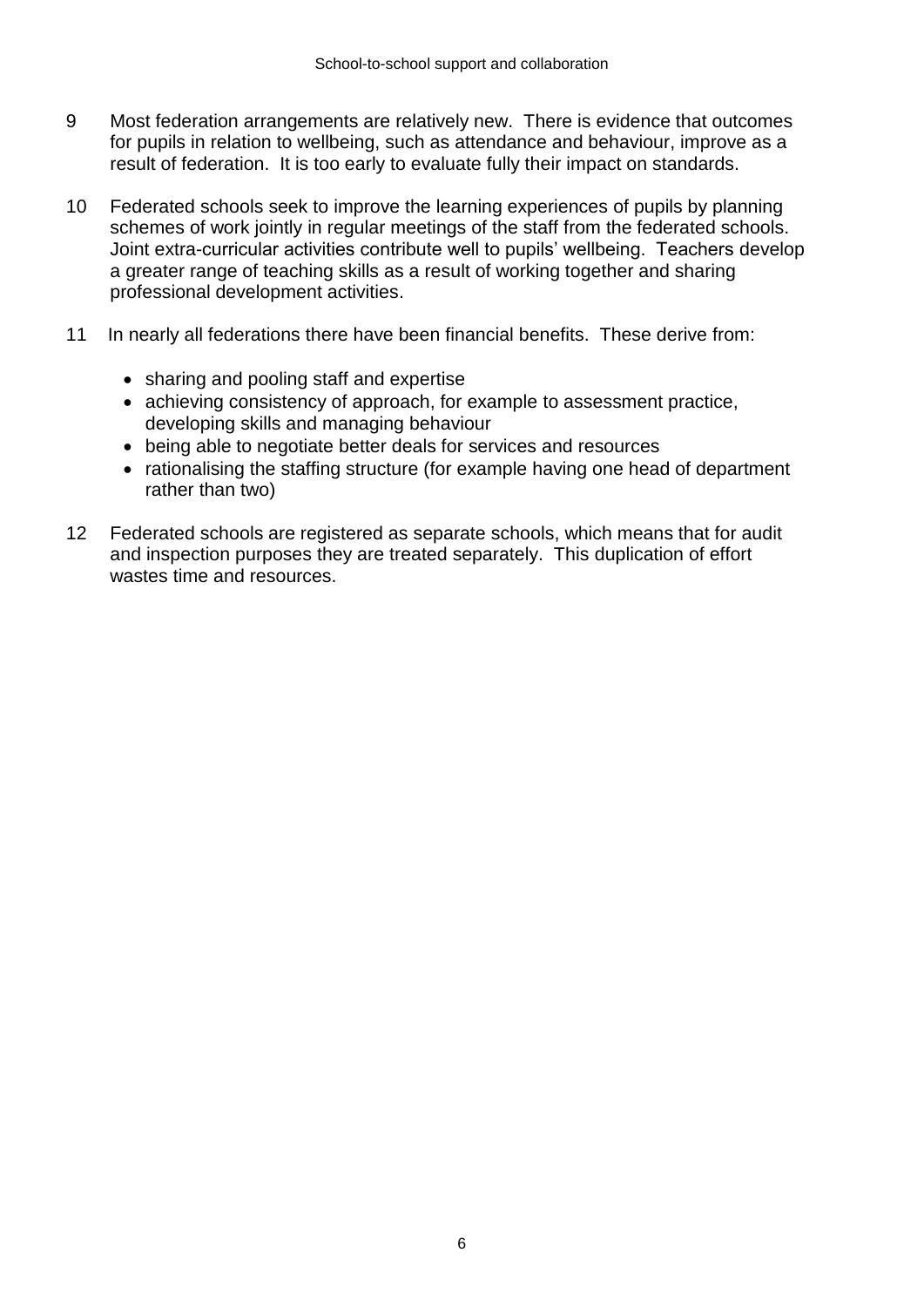#### **Recommendations**

#### **School leaders should:**

- R1 be very clear about what they want to achieve from taking part in school-to-school support activity
- R2 identify specific success criteria for the activity
- R3 make sure that the focus is on raising standards and improving outcomes
- R4 evaluate the impact, costs and benefits

#### **Local authorities and consortia should:**

- R5 have a clear strategy for matching schools to work together
- R6 set expectations about how groupings will operate
- R7 make sure that resources are available to support school-to-school work
- R8 identify and disseminate information about practice worthy of emulation

#### **The Welsh Government should:**

- R9 consider ways of allowing federations to register as a single school
- R10 co-ordinate a national database of practice worthy of emulation that brings together Estyn best-practice case studies and those identified by consortia and local authorities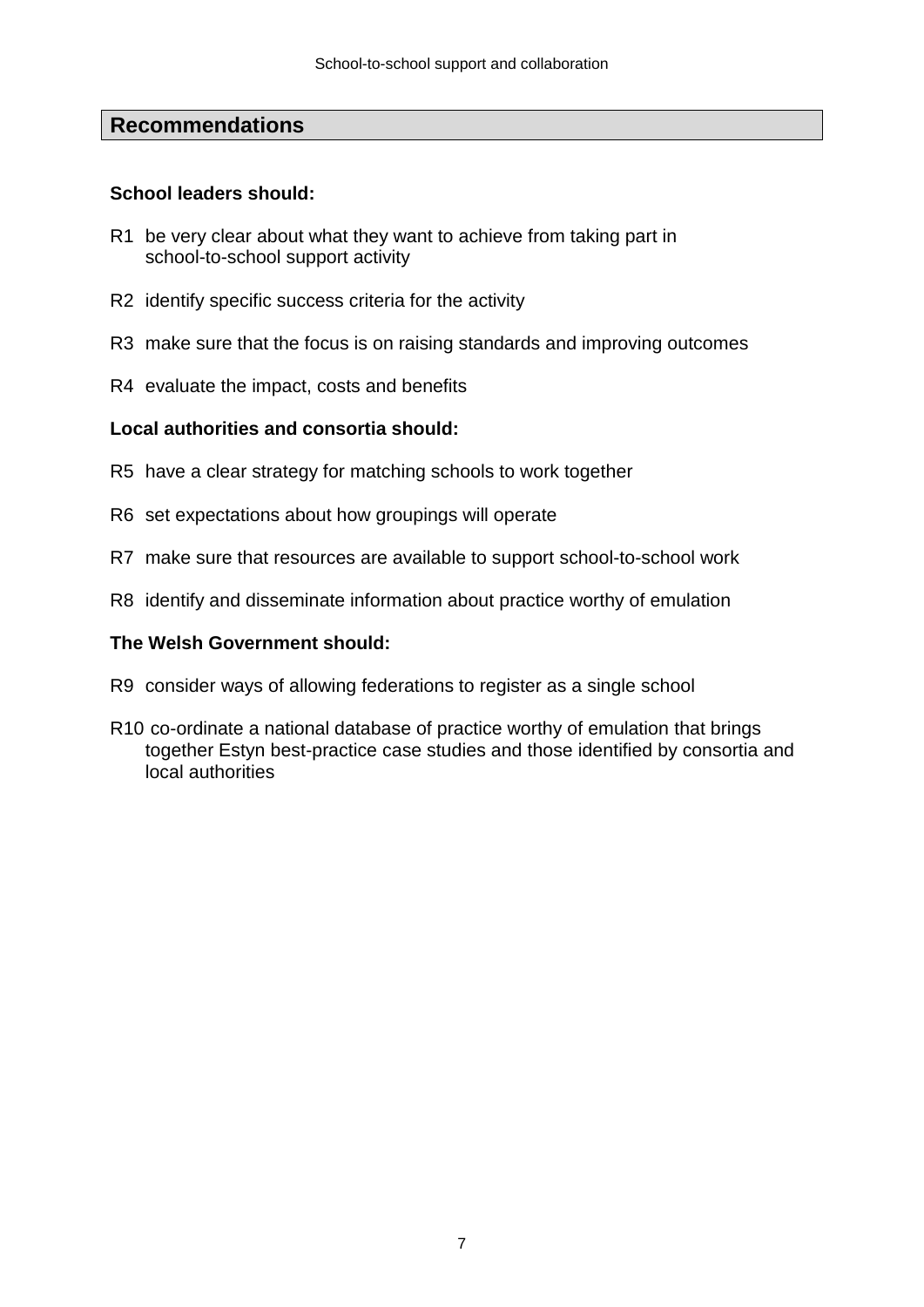# **Types of school-to-school support and collaboration**

- 13 Nearly all schools are involved in some form of partnership working with other schools (in cluster collaboration or in 14-19 networks). Around half of schools have other school-to-school working that is self-generated. In a minority of schools, all additional school-to-school working is as the result of brokered activity (by the local authority, consortia, or the Welsh Government). A very few schools do not work with schools other than their partner primary schools and this work is mostly about pastoral transition.
- 14 For the purpose of this report, school-to-school support is defined as when two or more schools work together based on a clear identification of need, a clear rationale and the strategic objective to improve outcomes for pupils. It is useful to classify the different types of collaboration that meet this definition as follows:
	- 1 Informal school-to-school working, including:
	- 1.1 Self-generated collaboration, where schools choose for themselves to work together
	- 1.2 Brokered support, where an external body, for example the local authority or consortium, arranges for schools to work together
	- 2 Formal collaborations often called 'soft' federations, where schools share staff (including a headteacher), resources and expertise, but have separate governing bodies and establish a joint committee to discharge some of their functions
	- 3 Federations ('hard' or formal federations), where schools have a single governing body

#### **1.1 Self-generated collaboration**

- 15 The focus of self-generated school-to-school support activities varies. The types of activities generally result from the school's own self-evaluation and its priorities for improvement or are linked to the recommendations from inspection. In practice, the most common foci are:
	- $\bullet$  the use of data, tracking and monitoring
	- skills development, in particular the development of numeracy provision
	- subject specific support
	- improving self-evaluation and quality assurance
	- improving teaching and assessment
- 16 Other aspects include:
	- curriculum development
	- middle leadership skills
	- pupil wellbeing
	- support for pupils with English as an additional language
- 17 Inspectors visited two examples of self-generated school-to-school working. One is a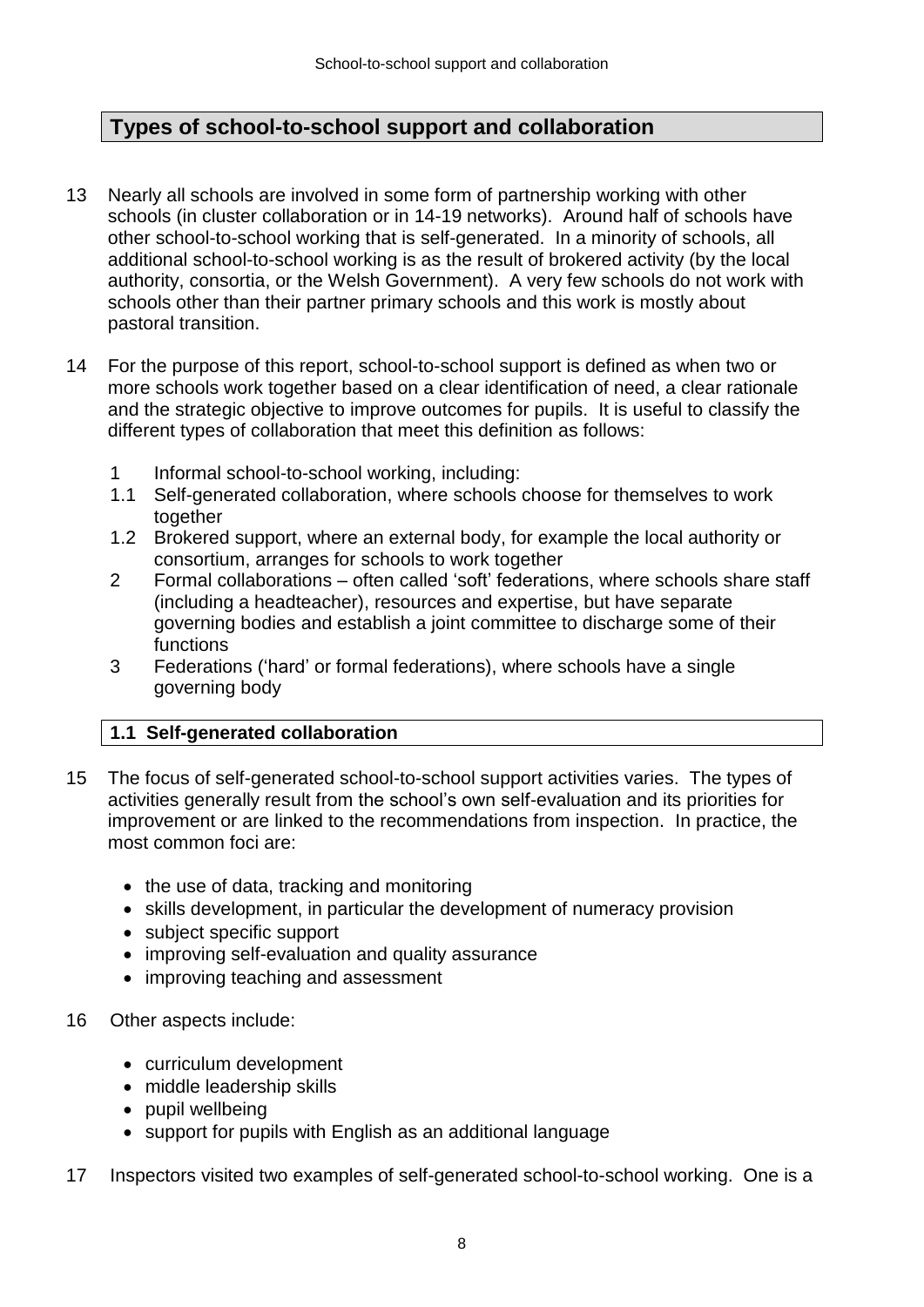group of special schools who collaborated to address a specific shared need. The other is based around a secondary school that has a long tradition of collaborative working with other schools. Both examples have developed over a period of at least five years. In both, the desire and commitment of the leaders to work with other schools have been a crucial driving factor. In both, the primary aim has been to improve outcomes for pupils.

18 Special schools in Wales have a long tradition of collaborative working. Given their wide geographic spread, their specialist nature and the fact that they are small in number, they have felt a greater need to support each other. Much of the resource, advice and guidance that are generally available to mainstream schools on teaching, curriculum and assessment issues are not always easily applicable to their special circumstances. Much of the expertise to do with practice in the sector lies within the schools themselves. As a result, the leadership and staff of the schools are very open to collaborative working. Below is an example of collaborative working between special schools in South Wales.

**Case study: Crownbridge Special Day School and its partners Portfield Special School, Green Fields Special School, Heronsbridge Special School, Henfelin Special School and Ty Gwyn Special School**

#### **Context**

Crownbridge School provides for 95 pupils aged between three and 19 years of age in Croesyceiliog. Just over two-thirds of pupils are of statutory school age. The school's catchment area comprises Torfaen, Newport and Monmouthshire. All pupils have statements of special educational needs for a range of significant, complex and multiple needs, or are undergoing statutory assessment.

All pupils are from predominantly English-speaking backgrounds. Three pupils are 'looked after' by the local authority, with a further nine pupils receiving occasional respite provision. Thirty-nine point seven per cent (39.7%) of pupils are eligible for free school meals. This is lower than the all-Wales average of 45.3% for special schools.

There are the equivalent of 12.8 full-time teachers and 58 support staff. The headteacher and deputy headteacher do not have a teaching commitment. There are 10 classes at the school, two of which are on the site of a local primary school. There have been significant staff changes during the last two years, with seven new teachers joining the school.

# **Identifying issues**

The headteacher was increasingly aware that special schools in Wales did not have the tools to assess, track and monitor pupils effectively. At end of Foundation Phase and key stage national data collection, special schools are required to report using D (disapplied), W (working towards) or Foundation Phase outcomes / national curriculum levels. There was a need to recognise attainment below an outcome 1 and level 1 so that small steps of progress could be measured. Special schools also do not have access to the same range of information and comparative data that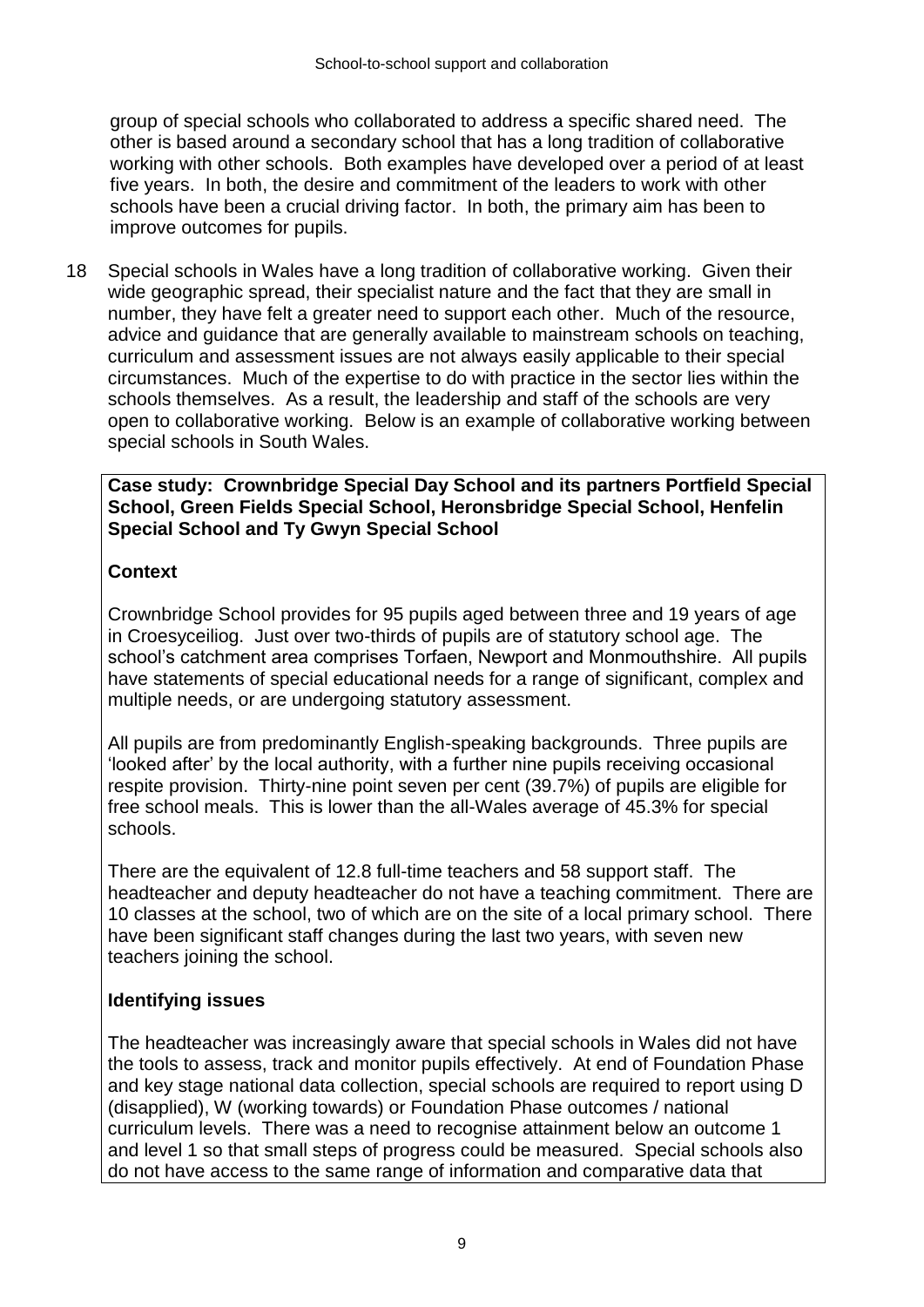mainstream schools have. As a result, it is difficult to compare them and their pupils with similar schools or children in other special schools even when they have similar additional needs.

#### **Action**

In 2008-2009, the headteacher, with other headteacher and deputy headteacher colleagues, established an informal group of five special schools across South Wales. The headteachers were aware that special schools did not have the same support for setting targets, assessment, moderation and tracking as their mainstream colleagues. The group had a shared need to develop a common assessment framework in special school settings; and to raise standards in pupil progress through setting up and maintaining a special school moderation of teacher assessment network. A sixth school joined soon after.

All six special schools were tackling a similar difficulty: how to standardise teacher judgements in Wales below Foundation Phase outcome 1 and level 1 national curriculum level; and, as of 2013, reception Literacy and Numeracy Framework levels. The group looked at how to secure rigorous judgements, to benchmark pupil attainment with similar pupils and to measure progress. There needed to be a shift from the collection of data to the analysis of data.

The six schools were originally using a mixture of tools to assist teacher assessment below outcome and level 1. An agreed common language and understanding were crucial. The group constructed a data conversion chart that enabled them to moderate learning across their schools whether they were using pre-national curriculum levels from England – 'P' levels, Foundation Phase outcomes, National Curriculum levels or routes for learning. The group became a moderation group. Regular meetings took place with a specific focus for each meeting.

As the Literacy and Numeracy Framework was developing, the group focused on the assessment of literacy and numeracy. Special schools were not allocated National Support Programme (NSP) partners and so they bid for Literacy and Numeracy Framework partnership funding from the CfBT Educational Trust<sup>5</sup>. Their aim was to build capacity to develop a moderation network for literacy and numeracy across special school settings. This was successful and has led to 30 schools being involved in a moderation network as well as in bespoke training events through NSP partnerships during 2013-2014 and 2014-2015.

#### **Outcomes**

The impact of partnership work is monitored and evaluated through the National Support Programme monthly milestones and event evaluations. The NSP rates progress using 'RAG rating' on a scale from red (meaning most in need of development and support) to green (meaning progress is good). The ratings for Crownbridge moved from red to green over two years. Evaluation also found high levels of confidence among staff in their assessment of pupils' skills.

 $\overline{a}$ <sup>5</sup> Originally known as the Centre for British Teachers established in 1968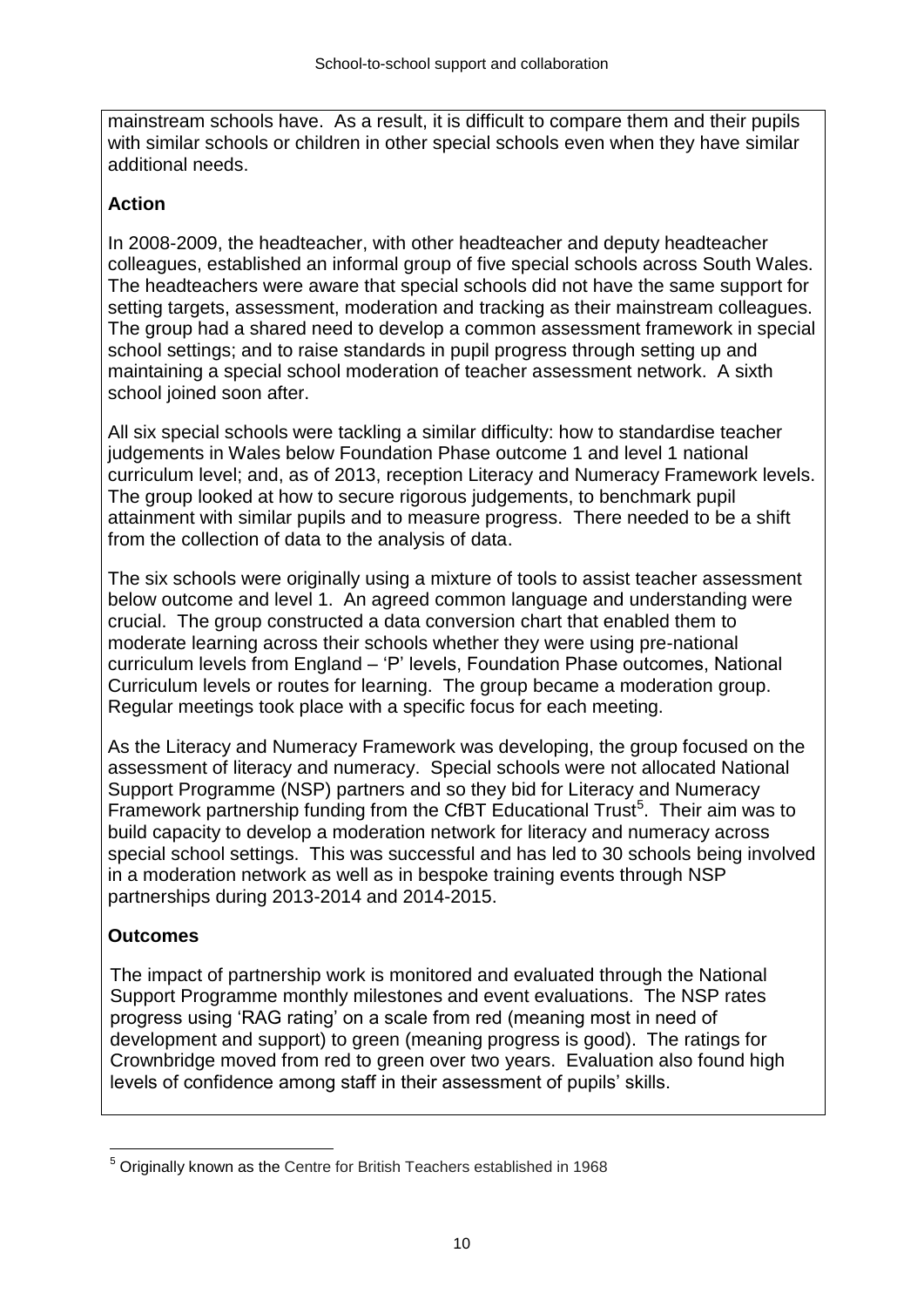Crownbridge Special Day School's inspection report published in 2014 noted that 'information about pupils' literacy and numeracy skills is used highly effectively to plan and monitor specific interventions for all pupils' (Estyn, 2014, p.2).

Estyn (2014) judged that:

the school works very well with other special schools. For example, it has developed an innovative joint moderation process for judging the accuracy of teacher assessment for all pupils in relation to the literacy and numeracy framework. This work is developing into a unique system of national moderation for literacy and numeracy, and subsequent bench marking in special schools. This approach, shared with partner schools, is sector-leading (p.11).

Other benefits identified by the group:

- Networking of other staff groups, for example teaching assistants from different schools working together to create sensory boxes
- Leadership development opportunities
- The ability to set targets and track effectively, which has supported Performance Management within the schools
- Extensive shared professional development, as staff visit other schools to share good and excellent practice – often highly specialised because of the nature of the pupils
- Effective cross-consortia work, which is still evolving, due to the high levels of commitment and the funding that has enabled much more work to be done
- 19 The second example exemplifies a key message from Estyn's (2013a) thematic report on 'Twelve Secondary School Improvement Journeys'. A key feature of schools that are good or excellent is that many staff are engaged in enquiry and reflection focused on collaborative activities to improve teaching and learning. All staff have the opportunity to take part and outcomes are disseminated widely within the school communities and through networking with teachers in other schools.

# **Case study: Cwmtawe Community School providing support to others**

# **Context**

Cwmtawe Community School is an 11-16 comprehensive school in Neath Port Talbot. Sixteen point six per cent (16.6%) of pupils are eligible for free school meals, which is slightly lower than the national average of 17.5% Most pupils come from Pontardawe and the surrounding area, with about 30% opting to attend the school from outside the normal catchment area. The school has two types of specialist teaching provision on site, one for dyslexic learners and the other specialising in autistic spectrum disorder. It has a long tradition of school-to-school support working.

# **Strategy**

Continuing an approach established by a previous headteacher, the leadership team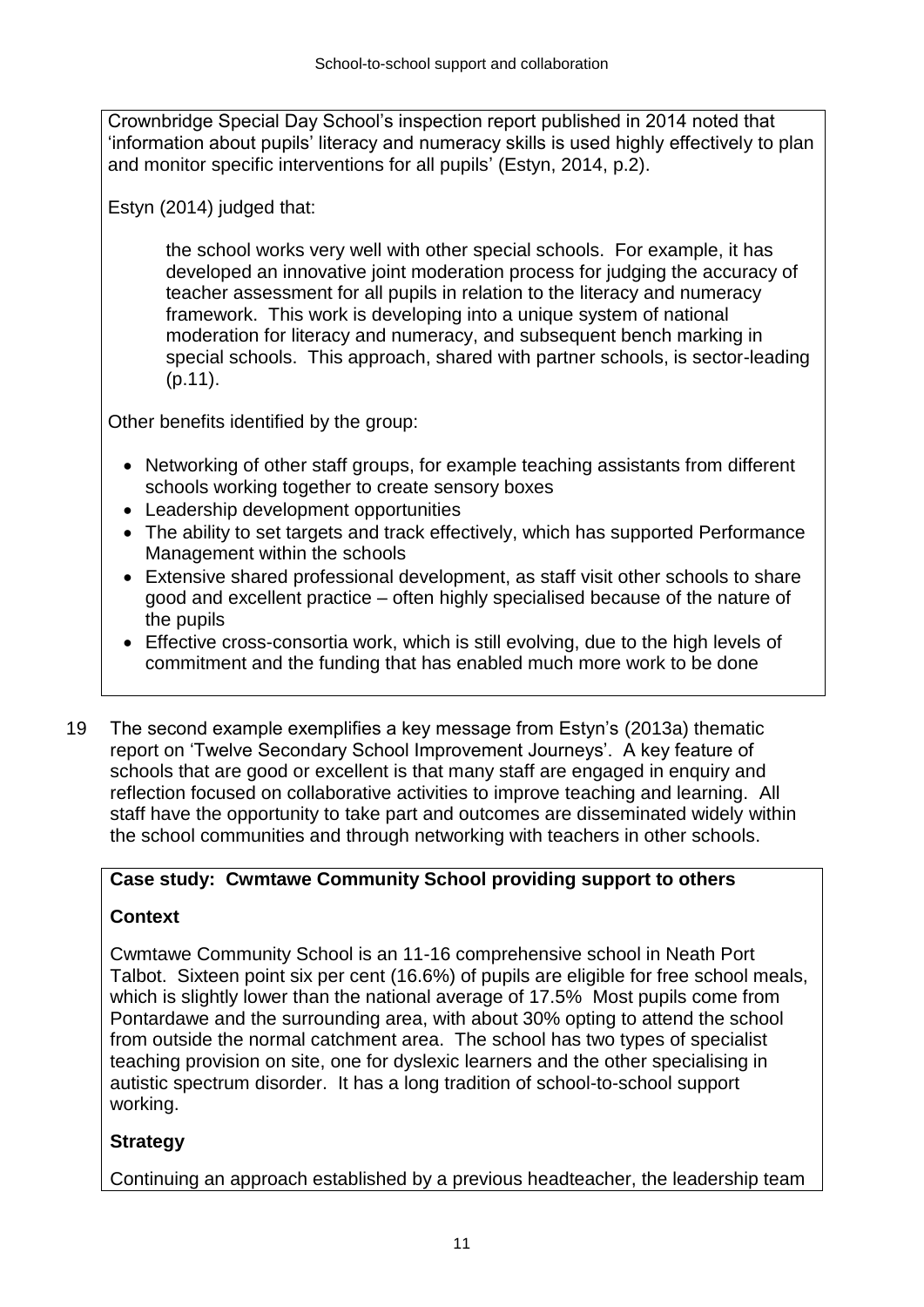believe that the key to school improvement is the development of leadership skills amongst all staff and to seek out good practice. In seeking support and in sharing support they insist that the rationale should have three underpinning principles:

- a clear focus on raising standards and school improvement
- the desire and determination to make things happen
- a commitment to learn

#### **Action**

Cwmtawe has worked with a number of schools on a wide range of issues. These include: work with local primary schools to develop shared approaches to the development of literacy and numeracy; work with a secondary school aimed at improving Welsh language development at Cwmtawe; supporting schools seeking to improve tracking and target setting for pupils; sharing their approach to peer mentoring; and how they coach and support pupils with additional learning needs.

#### **Outcomes**

Performance at the school is consistently high. Set against most indicators at key stage 4, the school is performance places it in the top quarter of similar schools based on eligibility for free school meals for the past three years.

At its last inspection in 2012, it was praised for the well-established professional development culture within the school that enables staff to develop their expertise and share effective practice both within the school and further afield. This has a strong impact on building the school's capacity for continuous improvement.

The school was invited to present a case study on its assessment strategies and especially its data and tracking systems and practice (Estyn, 2013b). The school has had visits from a number of schools interested to find out more. As a result, a few very beneficial partnerships have developed. The factors that have enabled these successful links are support and commitment by leaders in these schools and a clear understanding of what needs to improve. Schools that have worked with Cwmtawe include Pencoed Comprehensive School and Bryntirion Comprehensive School in Bridgend. Both schools saw an improvement in key stage 4 outcomes once they had introduced similar systems.

The leaders at Cwmtawe say that the essential factors that have allowed them to provide useful help to others include commitment by the leadership of the school seeking support and knowledge of what they want to learn from Cwmtawe and why. This allows them to identify the most appropriate staff to send on visits and allows them to prepare to invest sufficient time to benefit from support. The leaders at Cwmtawe are firmly committed to working with others because they see this as important for professional development and essential for school improvement. However, they are concerned at the pressure this places on their time and resources.

20 Both the above examples highlight the importance of leaders' commitment, openness, trust and a relentless focus on improving outcomes for pupils. Both also emphasise the need for funding that allows schools to commit sufficient time and to deploy staff appropriately to develop practice.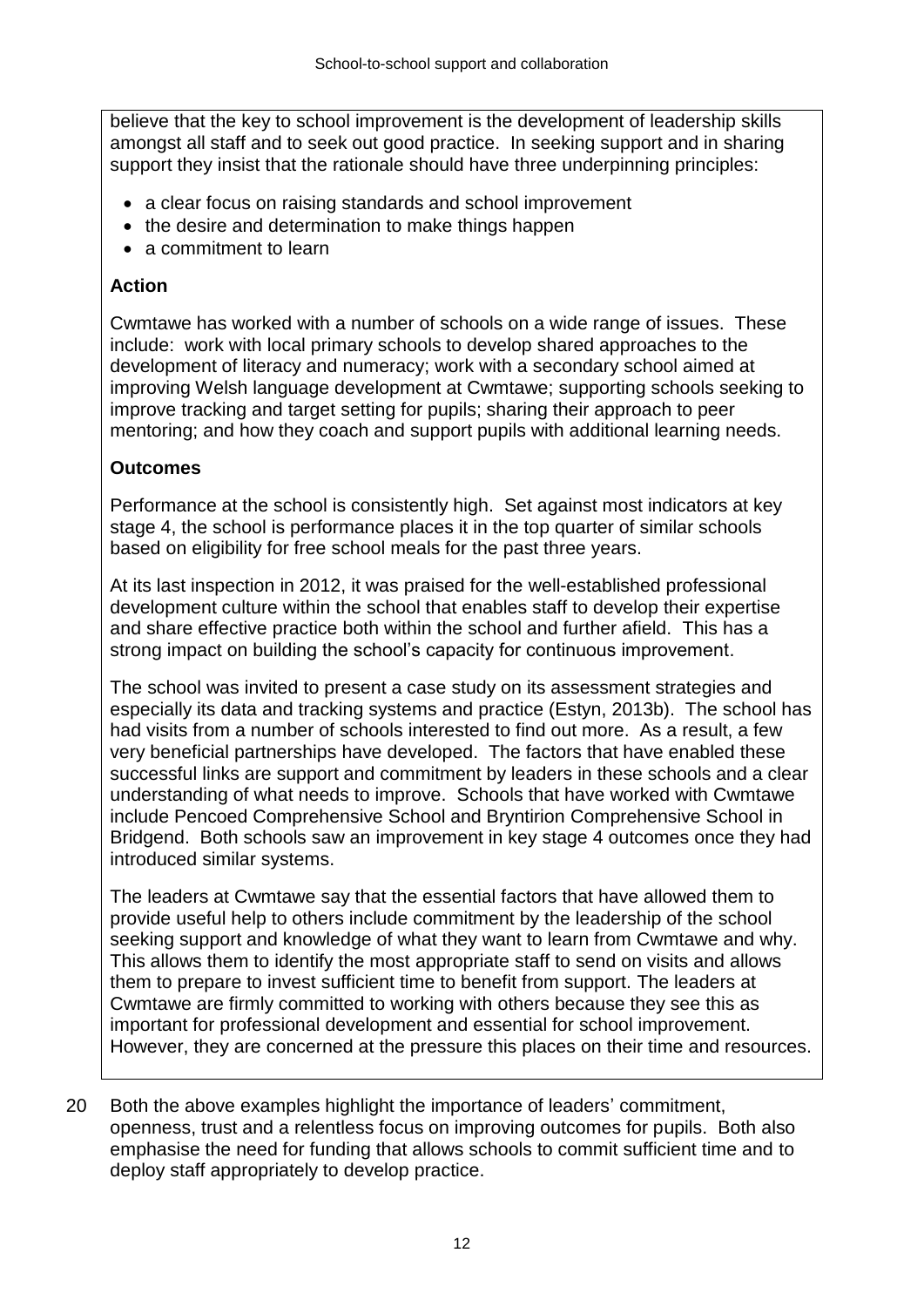#### **1.2 Brokered support**

- 21 Brokered support activities tend to focus more specifically on national priorities. These include:
	- widening choice for pupils in key stage 4 and post 16
	- closing the gap resulting from disadvantage
	- improving literacy and numeracy
- 22 However, they also have other foci that generally arise from shortcomings identified by local authority or consortium activity and by inspection. These foci tend to be expressed more vaguely and include:
	- improving key stage 4 outcomes
	- sharing 'good' practice
- 23 The regional consortia are establishing arrangements for this type of school-to-school support. It is too early to assess the impact of such arrangements. However, inspectors visited a group of primary schools in Anglesey that was established by the GwE regional consortium in April 2013 and began work in September 2013. The main benefits that inspectors identified arise from the sharing and pooling of expertise. This is considered a strength of any collaborative school-to-school support.
- 24 The main barrier identified was an initial reluctance to invest staff time in collaborative work. School leaders need to be committed to support school-to-school support and to deal with concerns about pressure on staff time, particularly if staff need to be released from teaching commitments.

# **Case study: Anglesey 'primary' families**

#### **Context**

Following the inspection of Anglesey's education services in 2012, the Recovery Board challenged headteachers to take responsibility for what is happening within other schools in the authority in addition to their own schools. A further impetus was the ending of the existing support provided by Cynnal and its replacement by the regional consortium GwE.

#### **Strategy**

In preparation for implementing the strategy, school improvement staff visited Manchester to look at the impact of the 'Manchester Challenge' and some of the principles are based on that work.

A system was established to enable co-operation and includes various projects are supported within this system. It is a system of 'families' including every primary school in the local authority and there are seven families in all, varying in size from six to eight schools in a family. There is no lead school within a family but they act on the principle that all schools have strengths and can lead on an area that is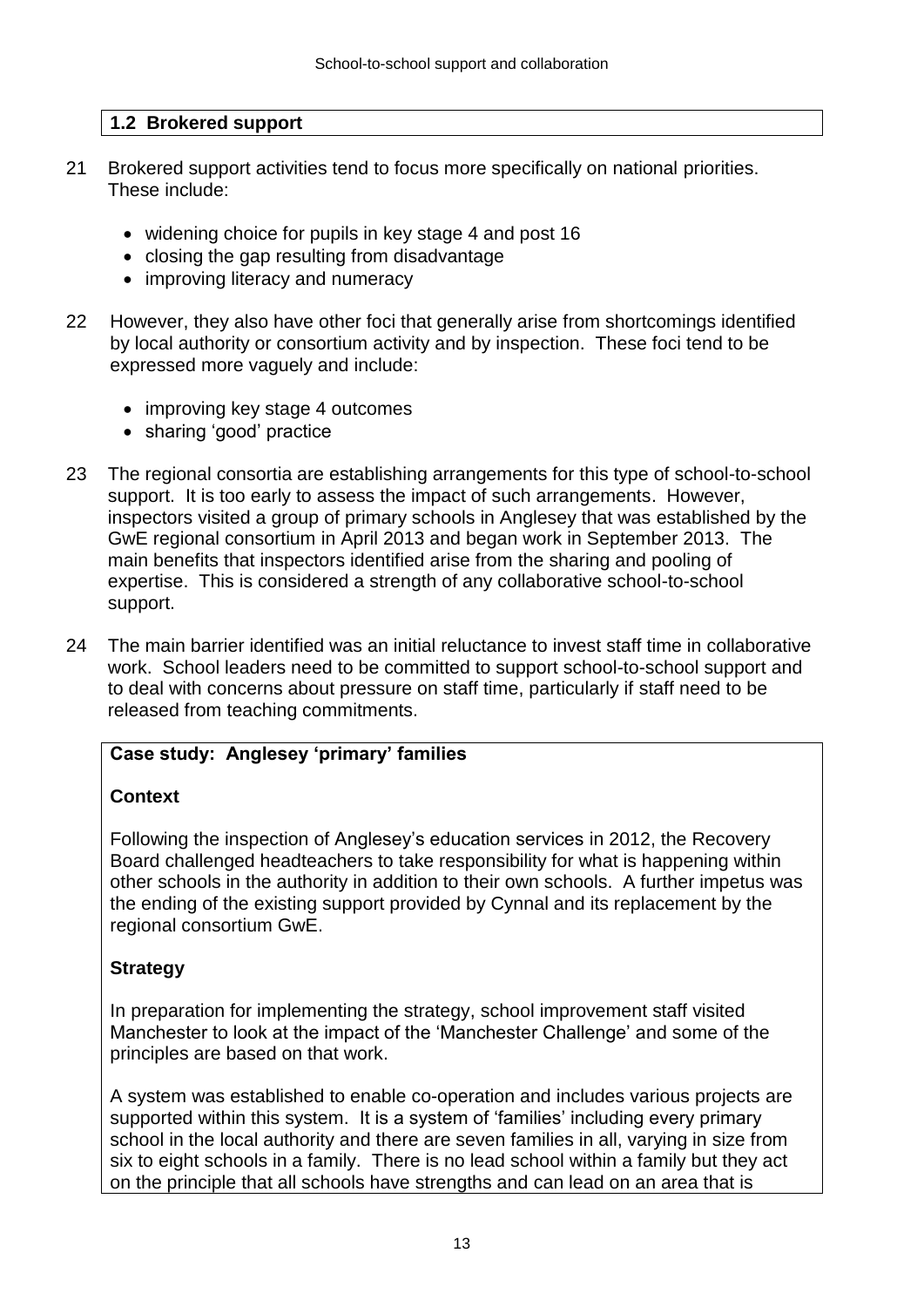beneficial to another school or schools. It is emphasised that all members of the family are equal and that the system allows flexibility. A few schools have felt that they did not have a contribution to make but are now beginning to contribute and understand the principle of collaboration.

Families identify areas in which to collaborate through their school improvement plans.

# **Action**

- At headteacher level, the work at first focused on managerial issues such as using and interpreting data, using Fischer Family Trust data<sup>6</sup> effectively, comparing improvement plans and self-evaluation reports and mentoring new headteachers.
- Meetings are held monthly between headteachers within each family. All headteachers have visited all other schools in the family.
- At teacher level, professional development days have included opportunities for sharing good practice, scrutinising books jointly, preparing for the Foundation Phase, collecting and recording evidence, mapping and responding to the Literacy and Numeracy Framework and developing homework.
- At assistant teacher level, sessions have been held to promote literacy and numeracy.
- Co-operation continues beyond formal professional development days and staff are released to collaborate with schools in the family to develop these projects further. This has extended across other families, there is no limit, and it has led to an ethos of collaboration.
- The collaboration is totally dependent on the school's needs the schools agree on the direction.
- One family's activity is open to the remainder of families in the authority and there are examples of collaboration between families and on an inter-county basis.
- There has been an early emphasis on managerial aspects but now a focus on aspects of teaching and learning is beginning to influence pupils' standards.

# **Outcomes**

Every school agrees that the system is continuing to develop and so far the main improvements are evident in provision. However, there are definite examples of better direct outcomes for pupils.

The following details some activities and their outcomes:

- A consistent approach was agreed by the schools on the format of annual reports to parents and school handbooks.
- Collaboration on self-evaluation reports, improvement plans and data interpretation has led to measurable improvements. There is consistency in the

 $\overline{a}$ 6 Fischer Family Trust is a non-profit organisation that provides data and analyses to all schools and LAs in England and Wales.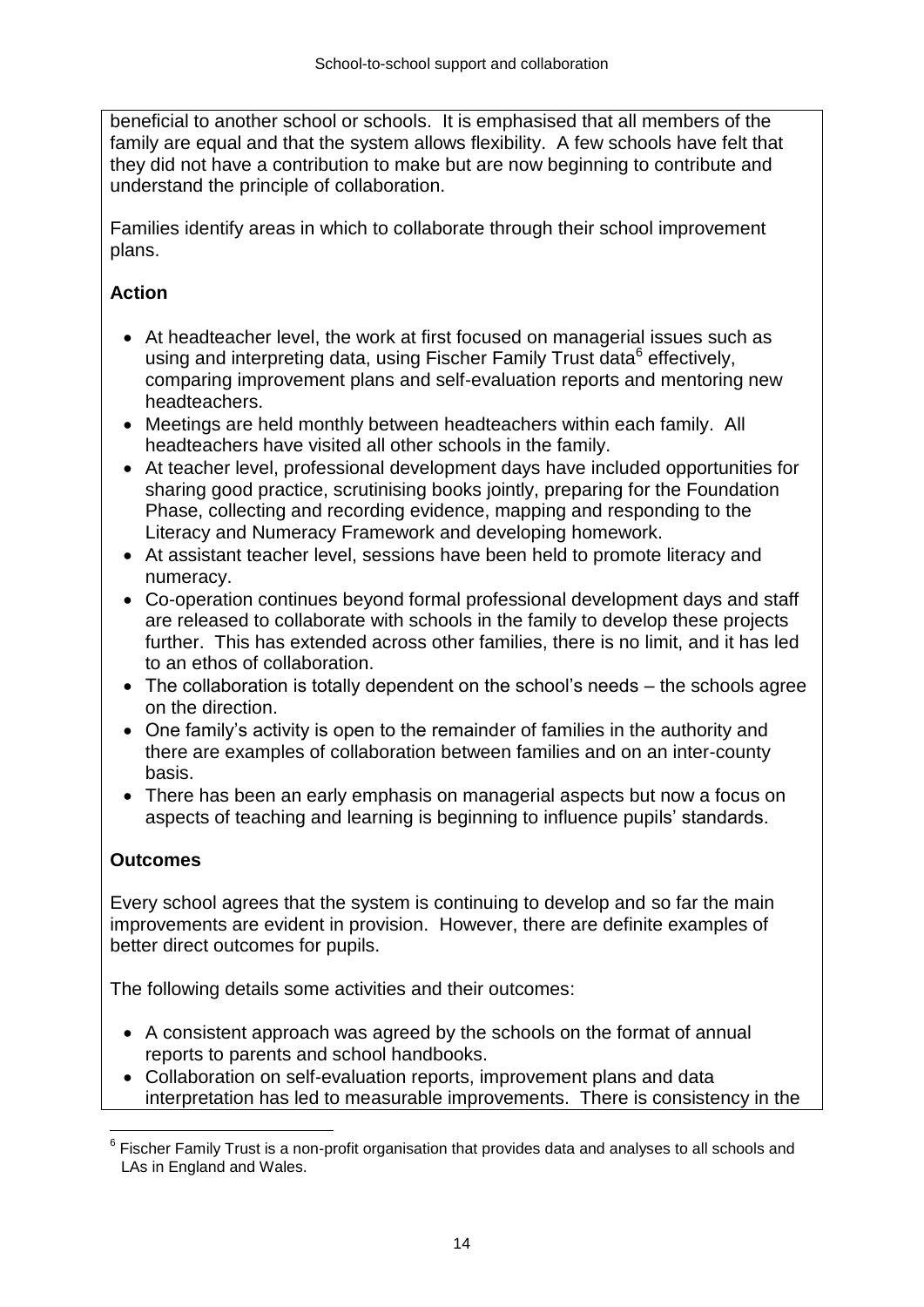self-evaluation processes and in the ability of schools to identify their strengths and weaknesses.

- The quality of homework at one school (Kingsland) improved as a result of a 'sharing day' activity among families. At least one other school in the family has also adopted the method.
- There are various methods of recording activities in the learning areas of the Foundation Phase. A number of schools showed the different ways they had of recording – following this, one school (Esceifiog) developed an idea and progressed it further to map the Literacy and Numeracy Framework and the Skills Framework. This has been shared with schools within the family.
- It is too early to measure the full effect but the examples above, along with early findings about progress in literacy and numeracy, are encouraging.

#### **2 Formal collaboration or 'soft' federation**

- 25 Three examples of formal collaboration or 'soft' federation schools were visited. They share a number of common features. Each was established as a pragmatic response by the governors or the local authority, either because the headteacher left or there were concerns about falling numbers or possible closure. The desire to improve outcomes for pupils was not identified as the main factor. Soft federation schools have separate governing bodies and delegated budgets. There is a single headteacher appointed jointly by the governing bodies.
- 26 Overall outcomes for pupils have improved in each example. It is difficult to evaluate the impact of the federation arrangements on end of Foundation Phase and key stage 2 outcomes because of the nature of the cohorts, which often have very small numbers of pupils. However, scrutiny of pupils' work shows that most make at least good progress, particularly in the development of literacy and numeracy.
- 27 In every example there have been significant benefits for provision. By working together the schools have improved the learning experiences available to pupils. Schemes of work are jointly planned effectively based on regular meetings of the staff of the federated schools. Joint extra-curricular activities contribute well to pupils' wellbeing. Teachers have developed a greater range of teaching skills as a result of working together and sharing professional development activities. Teachers meet, plan together and share resources.

#### **Case study**: **Professional development of staff at Ysgol Tregarth and Ysgol Bodfeurig in Gwynedd**

# **Context**

Following the retirement of the former headteacher, the current headteacher was appointed by both governing bodies as the headteacher of Ysgol Tregarth and Ysgol Bodfeurig. Since September 2013, she has set a robust strategic direction for both schools.

# **Strategy**

The headteacher's vision was to bring two schools and a community together,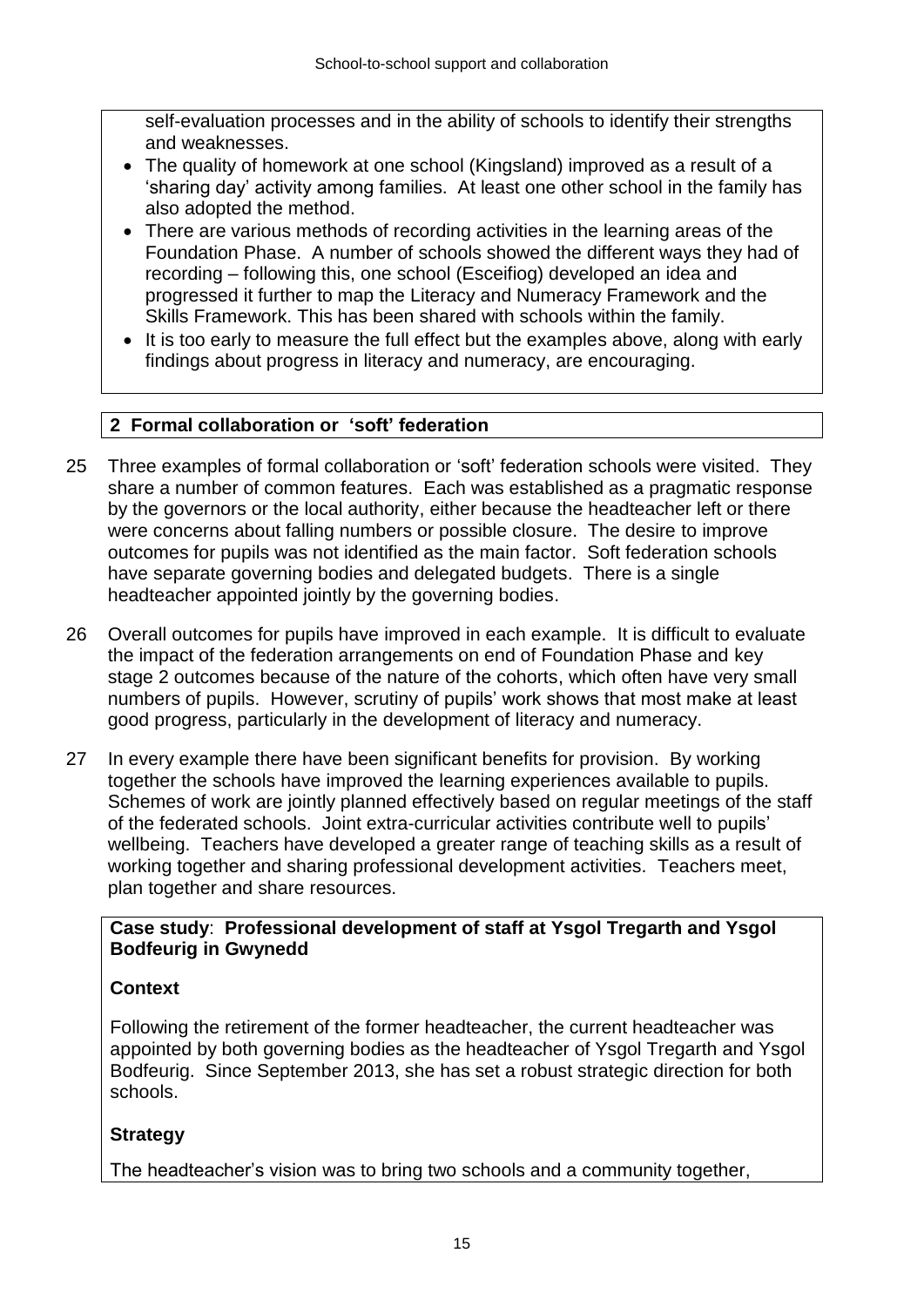ensuring that both schools retain their identity and are considered as important as each other. Pupil standards and the success of both schools were paramount. At the same time, there was a desire to respect and protect the differences and unique characters of each school.

The headteacher established staff pairings and teams to work together on priority areas for improvement and in order to support both schools' individual and departmental professional needs.

# **Actions included:**

- joint planning
- sharing good practice
- analysing data, scrutinising books, robust monitoring processes in place, and acting on findings and developing teachers' roles at the same time

#### **Outcomes**

Staff training and development in literacy and numeracy have improved provision and standards at both schools. Working together has led to improved standards in writing. Scrutiny of pupil's books show progress in the standard of pupils' work in the outcomes at both key stages in both schools. Results and performance in the national tests are very encouraging and place both schools' performance in the upper quartiles.

Parents' feedback is very encouraging about the changes that have occurred in both schools since co-operation was tightened and parents' comments at open evenings and in discussions about standards are very positive.

A particular focus on assessment for learning (AfL) is having an impact on standards – AfL strategies are firmly embedded throughout both schools and very robust evidence of its effect can be seen in pupils' work. Working together to evaluate AfL in practice in their peers' book and to share ideas and good practice has provided effective professional development for teachers at both schools. Teachers are now more accountable for standards and pupils' books are very sound evidence of the effect of AfL. Members of the leadership teams at both schools are given regular opportunities to scrutinise books and to lead on this. This gives a clear overview of the standards at both schools, and identifies areas for development. An ethos of effective teamwork exists between teachers at both schools as they share resources, plan jointly and support each other.

Key to the success of this 'soft' federation has been the attitude and commitment of staff at both schools. They value the opportunities to work together and support each other and the headteacher for the benefit of the wellbeing of children at both schools and to raise standards. Tregarth was inspected in November 2013 and inspectors reported that teachers lead and co-operate closely with local primary schools (which includes Bodfeurig) to share experiences in terms of developing staff and assistants. A variety of ideas and delivery methods are shared in subjects such as numeracy and literacy and this has had a strong effect on raising pupils' standards.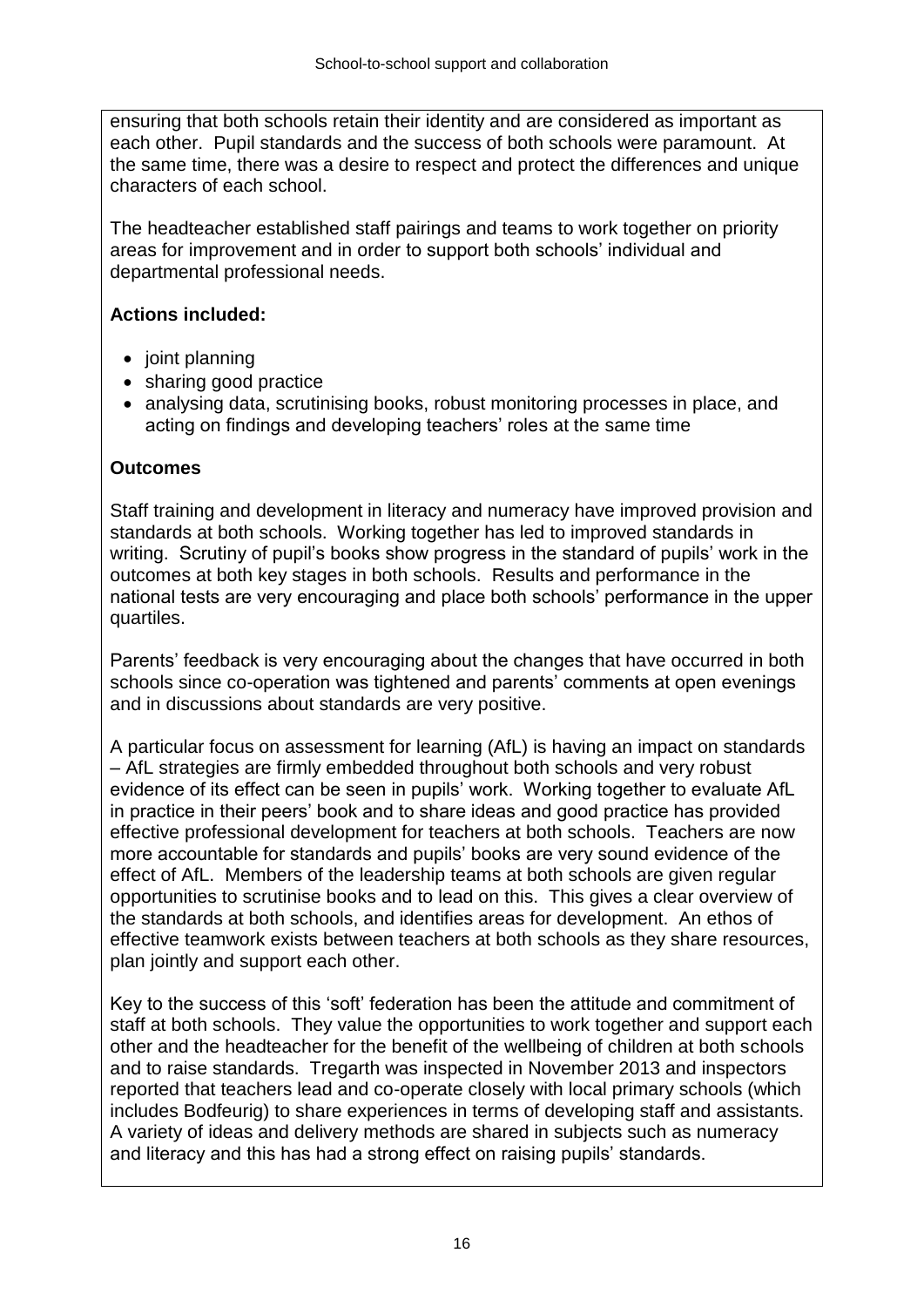#### **3 Formal or 'hard' federation**

- 28 Two examples were visited. One is a federation of two secondary schools and the other is a federation of a cluster of primary schools and the secondary school linked to the cluster. Both developed as a result of a need to rationalise provision and ensure sustainability. In both instances the local authority played a significant role. The drive to achieve school reorganisation and reduce surplus places has resulted in proposals to close and merge schools. In these examples, federation was proposed by the local authorities as an alternative to closure.
- 29 Both examples identify benefits similar to those of formal collaboration/'soft' federation. These include:
	- sharing and pooling of staff and expertise
	- achieving consistency of approach, for example, to assessment practice and the development of skills and behaviour management
	- savings resulting from being able to negotiate better deals for services and resources because the orders are larger (for example contracts for information communication technology hardware)
- 30 In both examples attendance has improved since federation. This is as a result of the pooling of resources and expertise and a tightening up of policy and practice. The primary secondary federation has also seen improvements in performance at the end of key stage 2 as a result of establishing a consistent approach to skills development. It is too early to assess the impact on standards by the end of key stage 4 in either example.
- 31 In examples both the issue of budgets and grants was identified as a barrier. The schools are federated but still have individual school numbers and, for funding purposes and grant allocation they are treated as separate providers. Both federations take a strategic approach and pool their resources in order to achieve their priorities but for audit and accountability purposes they have to report separately. This is wasteful of time and creates bureaucratic burdens.
- 32 Both also identified the issue of inspection as a concern. Each school within a federation still has an individual number and Estyn has a legal obligation to inspect all maintained schools. The primary/secondary federation comprises five schools. Therefore, legally Estyn will carry out five separate inspections of what is in effect the same provision under the same leadership. The requirement to inspect each creates a burden for senior leaders in particular and comprises a waste of public money
- 33 Both examples considered the benefits of federation for pupils outweighed the shortcomings presented by the bureaucracy created by separate budgets and the prospect of multiple inspections. The heads spoke of their pride in retaining the character of the federation's separate parts. However, both argued that to be considered a single provider for accountability purposes would be very helpful.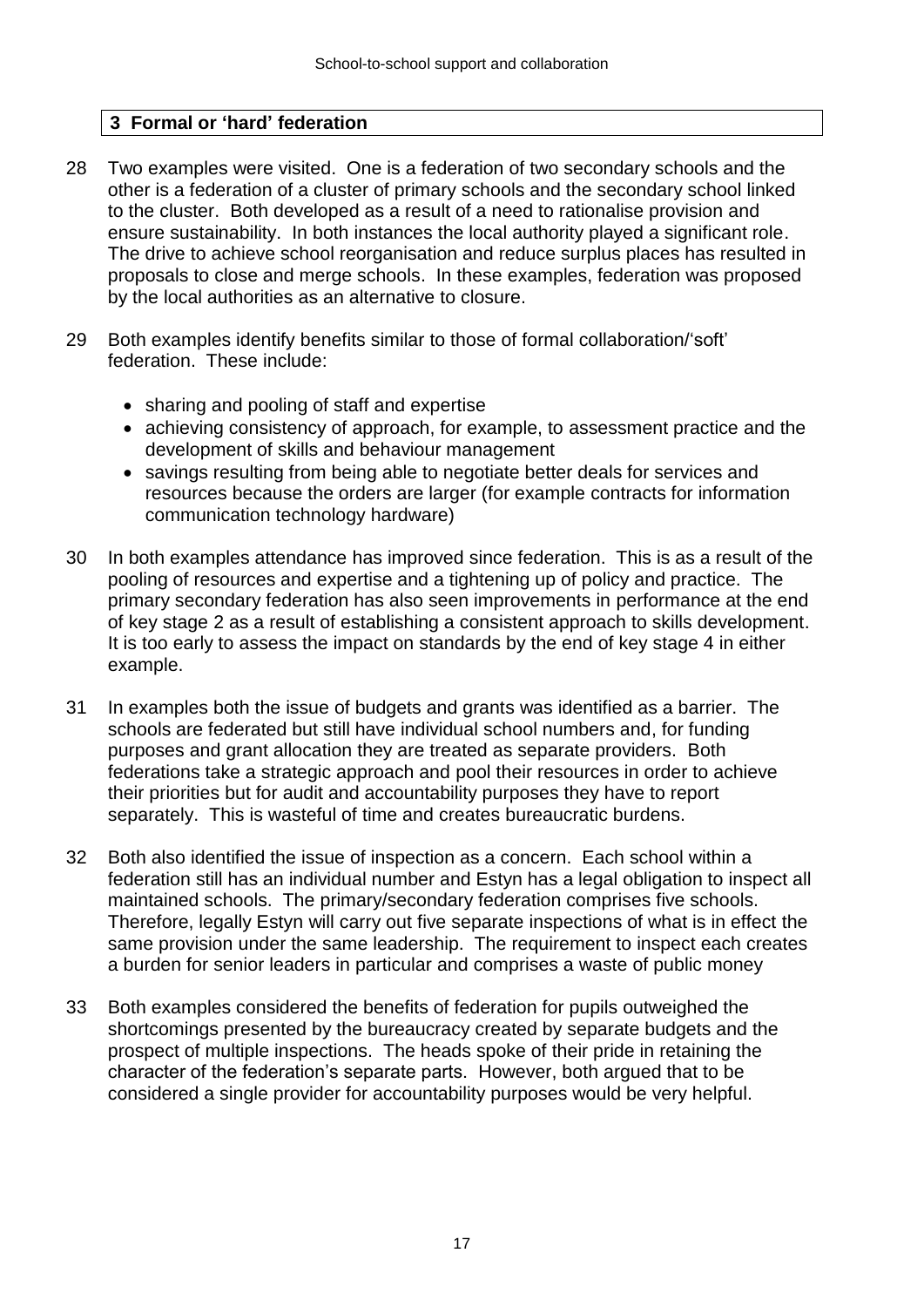#### **Case study**: **The Federation of Schools in the Upper Afan Valley**

### **Context**

Federation was originally discussed in 2010. The motive was primarily economic: the local authority needed to secure the sustainability of schools in this relatively remote area. The formerly separate schools were operating at less than 50% capacity and were having to manage reducing budgets. There were also concerns about standards in the schools, with significant variance in outcomes. Federation was proposed by the local authority as a way of dealing with some of these issues. The federation has grown organically since as headteachers retired or moved to new schools. The federation began in September 2010 with the federation of the secondary school and one primary under a single headteacher. Another primary followed in September 2012, a third in January 2013 and the last in September 2013. A temporary joint steering committee was set up in September 2012 to lead the consultation process of federating formally all five schools under one headteacher and governing body. In September 2013, all five schools formally federated.

# **Strategy**

The five schools share a leadership team with federated responsibilities. This ensures more consistent approaches. There are shared policies across the schools and a consistent curriculum across the primary phase. This has positive implications for standardisation and moderation. There is also a single monitoring policy with a single Federation Improvement Plan based on a primary self- evaluation report and a secondary self-evaluation report. Although each school receives a single budget there is a strategic approach to how it is spent across all schools. This approach is also taken with the pupil deprivation and school effectiveness grants as well as other grant funding streams. There is one business manager and shared administration and backroom functions. Pupil support and inclusion approaches are also shared across all phases.

# **Actions**

These include:

- creation of a single leadership structure
- adoption of consistent federated policies
- creation of a single monitoring calendar and practice including tracking
- adoption of consistent assessment practices
- consistent approach to inclusion across schools
- establishment of a single curriculum for the primary schools
- development of a key stage 3 curriculum for the secondary phase that builds on that of the primary schools and is aligned to the literacy and numeracy framework
- cross-phase working group focused on numeracy
- nurture programmes across the key stages
- shared sports academies, cluster carol services, trips and engagement activities, and focus days
- sharing of best practice across schools planning, marking, the use of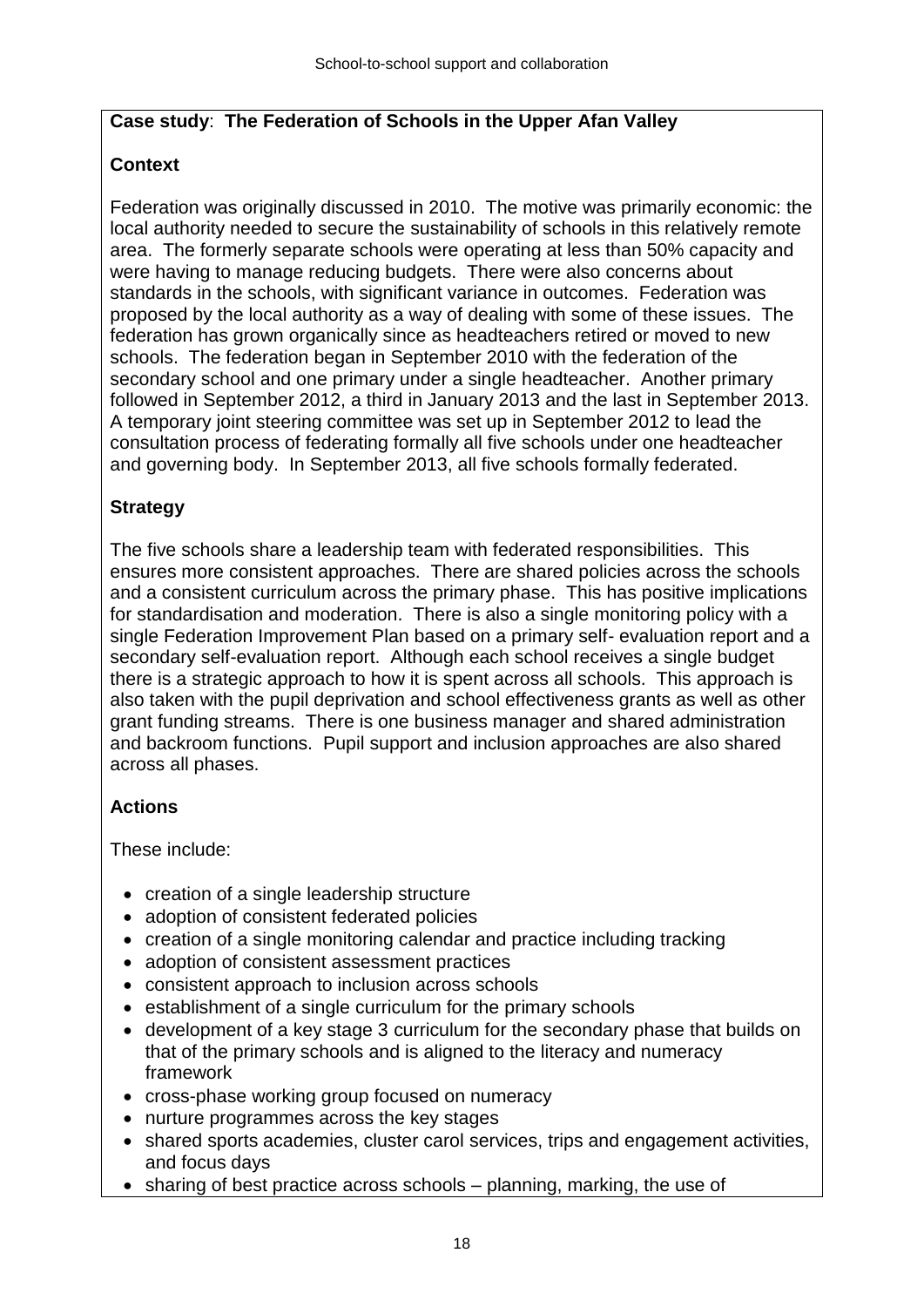information communication technology, moderation, charity events, single sports day, federated teams

 shared educational welfare officer, additional learning needs co-ordinator, counsellor, and IT support technicians

### **Outcomes**

- Attendance rates in primary phase have risen by two percentage points to 94.6% since formal federation – each school is achieving their best ever attendance.
- The secondary school has improved attendance from 88.6% in 2011 to 91.0% in 2014. The percentage of persistent absence has fallen from 36.5% in 2011 to 27.8% in 2014.
- Exclusions have reduced from 303 days lost per year prior to federation (2010) to 28 days lost in 2014. This is a significant improvement.
- Most key performance indicators at key stage 3 and many in key stage 4 are higher overall since before federation. The outcomes for pupils eligible for free school meals, boys and girls are above the average for these groups of pupils in its family of similar schools.
- At key stage 3 the core subject indicator has improved by 24 percentage points since 2010, English by 21 percentage points, mathematics by 13 percentage points and science by 34 percentage points.
- At key stage 2 the core subject indicator has improved by 11 percentage points.
- Restructuring has enabled greater staff development and leadership opportunities. Two out of four primary lead learners are internal appointments.
- Since March 2014 the federation has provided support to other schools in areas such as pupil tracking, Foundation Phase and the use of an electronic assessment, recording and reporting tool.
- The Upper Afan Valley model of federation has been shared with other authorities, for example Gwynedd.

# **Impact**

- 34 The majority of schools are too often unable to identify whether or how most types of school-to-school activities have had an impact on standards. The exceptions are when they can provide evidence of the impact of collaborative arrangements to widen choice or can identify an improvement in skills resulting from primary-secondary school partnership work. In nearly all cases, schools are hesitant to identify impact on standards. This is partly because of a belief that they cannot show a direct link between cause and effect and also because an improvement in standards is usually as a result of a combination of factors.
- 35 However, some positive impacts can be identified by most schools that provide and seek support. These are mostly to do with curriculum enrichment, improvements in provision and staff development. The development of leadership skills is also identified as a positive impact by schools that are regularly approached to provide support. In successful schools, leaders create a collaborative ethos where there is a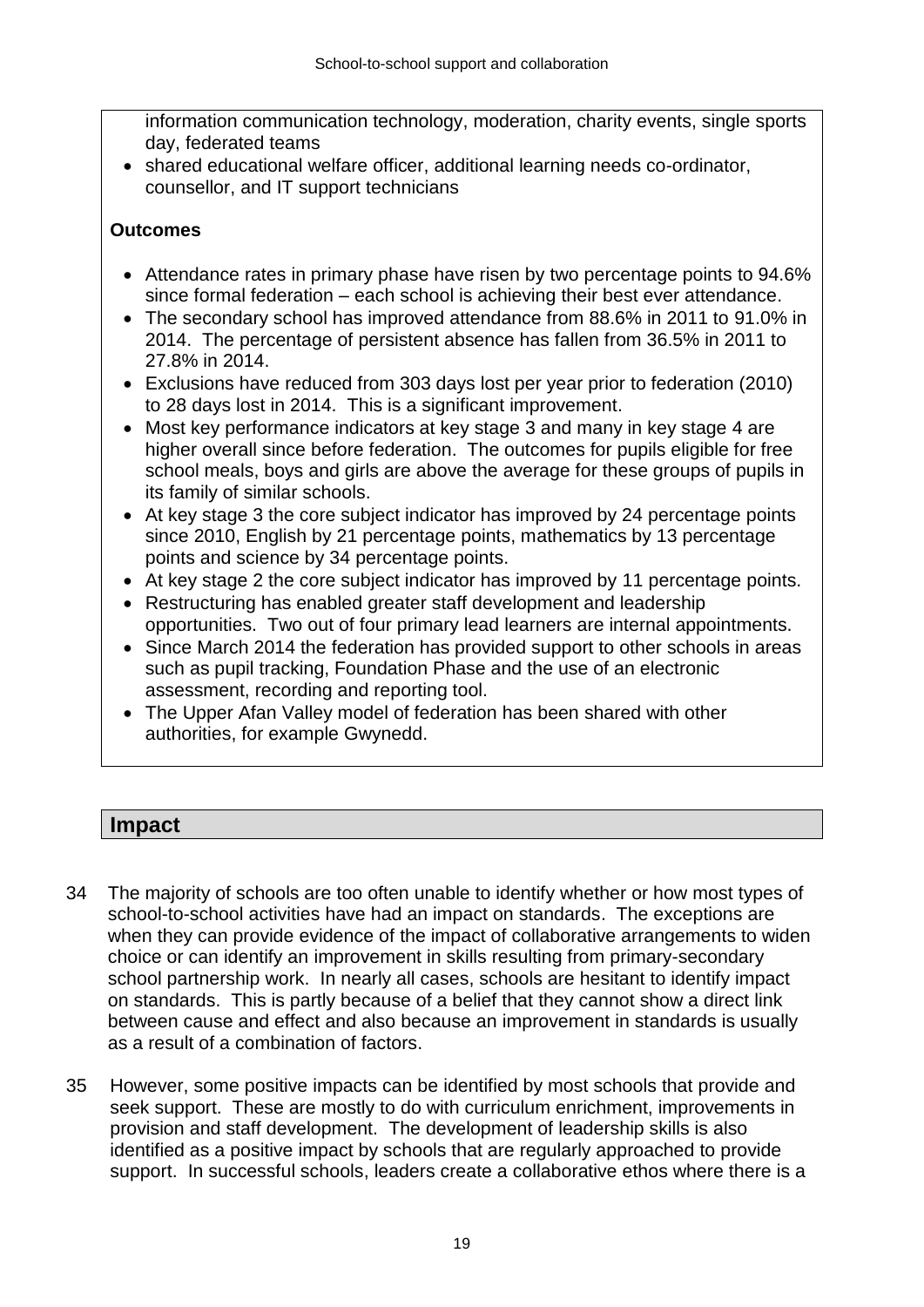willingness to learn from others and share both internally and with other schools. This has been an important strategy in the drive to maintain or improve standards<sup>7</sup>.

- 36 In around half of schools the brokered school-to-school activity (apart from 14-19 collaboration) is recent and it is too early to see the impact on standards. However, the schools taking part in the Lead and Emerging Practitioners project did report that there is early evidence of pupils making more progress in lessons as a result of changes in classroom practice.
- 37 Only a few schools have identified very clear and precise targets and objectives for their school-to-school working. Only a very few carry out careful evaluation of the impact of their school-to-school support activity. This is confirmed by inspection findings. Last year we found that a majority of schools have good links with other schools and organisations that enhance pupils' experiences and outcomes. However, we also found that in around half of schools self-evaluation is only adequate. The most common significant shortcoming is that, when evaluating their work, schools do not have sufficient focus or clear success criteria relating to impact on standards or wellbeing.
- 38 An interesting and effective approach in a very few schools is to require their own staff, and that of other schools seeking support, to submit a detailed bid. These make very clear why support is sought, what outcomes are intended and what support is required. This is followed up by a requirement to review impact.

### **Case study**: **Improving the planning, assessing and reflecting on the impact of school-to-school working at Elfed High School, Flintshire**

# **Context**

Elfed High School is an English-medium 11 to 18 mixed comprehensive school serving the town of Buckley. Around 16% of pupils are eligible for free school meals. A total of 24.4% of pupils are on the school's special educational needs register, which is slightly higher than the Wales average of 22.6%. Two point five per cent (2.5%) of pupils have a statement of special educational needs. This figure is roughly in line with the national average of 2.7%. The school has a well-established tradition of seeking and providing support.

# **Strategy**

The headteacher was and remains committed to making sure that school-to-school activities have an impact on professional practice and pupil outcomes. Initially she wanted to improve the planning of her own staff if they were looking for practice worthy of emulation. She also wanted to make sure that when her school was approached by others that their needs were clear in order that Elfed could provide them with appropriate support. The intention was also to make best use of time and resources by deciding at the planning stage exactly how much time would be needed in order to minimise any potential disruption to lessons or the day-to-day work of the school.

 $\overline{a}$  $7$  See the Estyn(2013a) thematic report 'Twelve Secondary School Improvement Journeys' for further detail and case studies.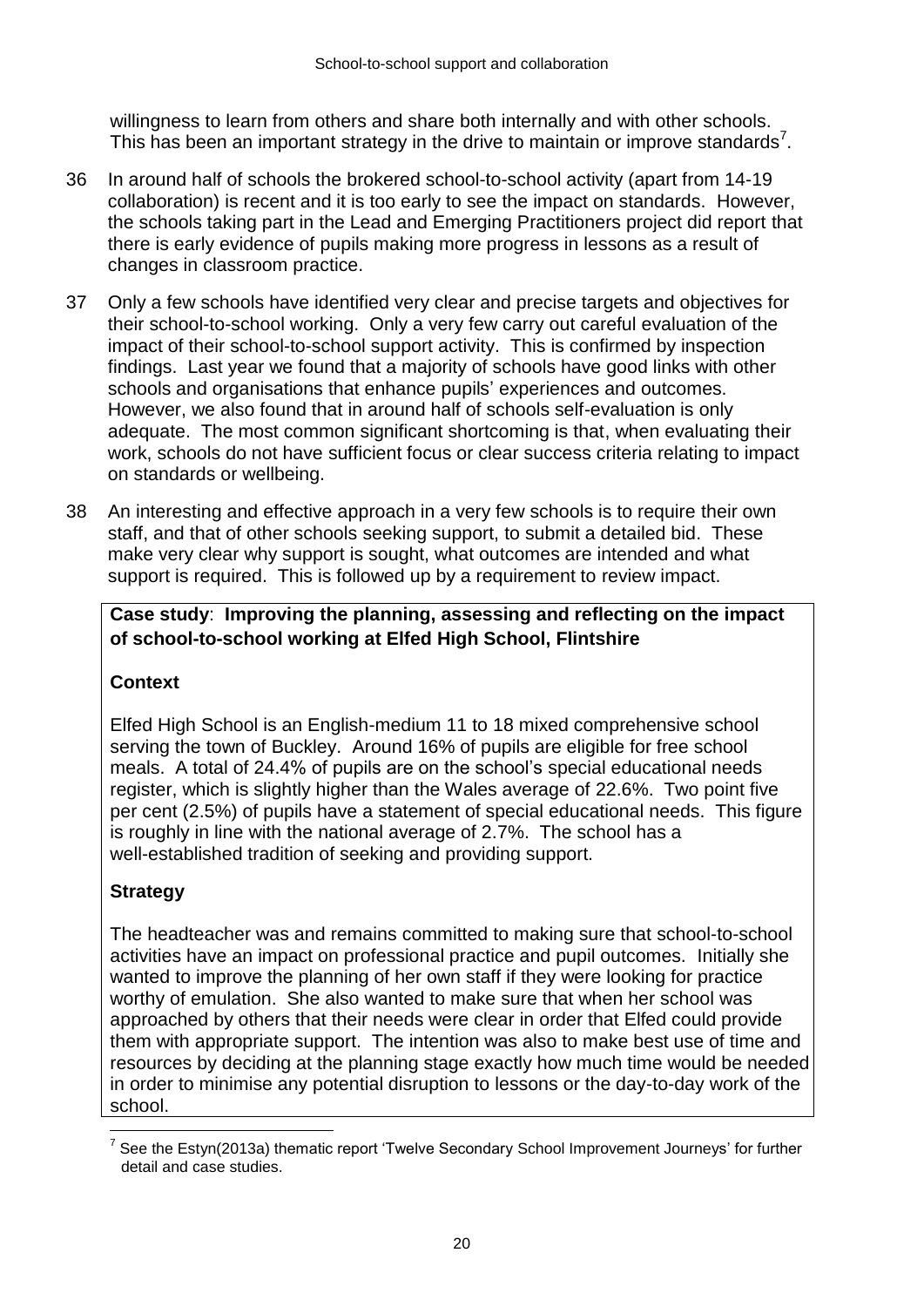# **Actions**

Over the last two years the school has worked collaboratively with or provided support for a number of schools. A particular focus has been on sharing practice in the development of literacy and numeracy. It has also provided support on developing leadership skills and motivating pupils. This is carefully recorded. In order to evaluate impact more carefully in September 2014, the school introduced a planning document. This required that before any visit there should be:

- identification of the focus for the support
- description of the need or issue
- the strategic objective for the work

Following the work a description of the support provided is added and subsequently an evaluation of impact is carried out.

# **Outcomes**

The inspection team who visited Elfed in March 2015 noted that there is a strong culture of reflection and collaboration in sharing best practice in teaching, assessment and skills as a result of the professional development opportunities offered. In the past two years there has been consistently very high performance particularly against those indicators that include English and mathematics. Also, boys and girls including pupils eligible for free school meals do better than these groups of pupils in the family and Wales. Pupils with additional learning needs achieve above expectations.

The inspection also noted that:

- Skilful leadership at all levels has resulted in exceptional performance in key stage 4 for qualifications that include English and mathematics
- Leaders plan very successfully to meet national priorities
- There is a very strong culture of accountability at all levels
- The school's robust self-evaluation and improvement planning procedures are integrated effectively into all aspects of school life

A common barrier to effective school-to-school work identified by many schools regularly approached to share their practice is a poor understanding by those who visit of what needs to improve. This means schools seeking support do not consistently benefit from the support provided by others. The introduction of the formalised planning of school-to-school work at Elfed High School has encouraged schools to consider very carefully what they want from the support and as a result activities have been better focused. By requiring a school approaching them for support to be clear about their needs, Elfed High School is helping colleagues to develop clear focus and structure in their professional learning opportunities.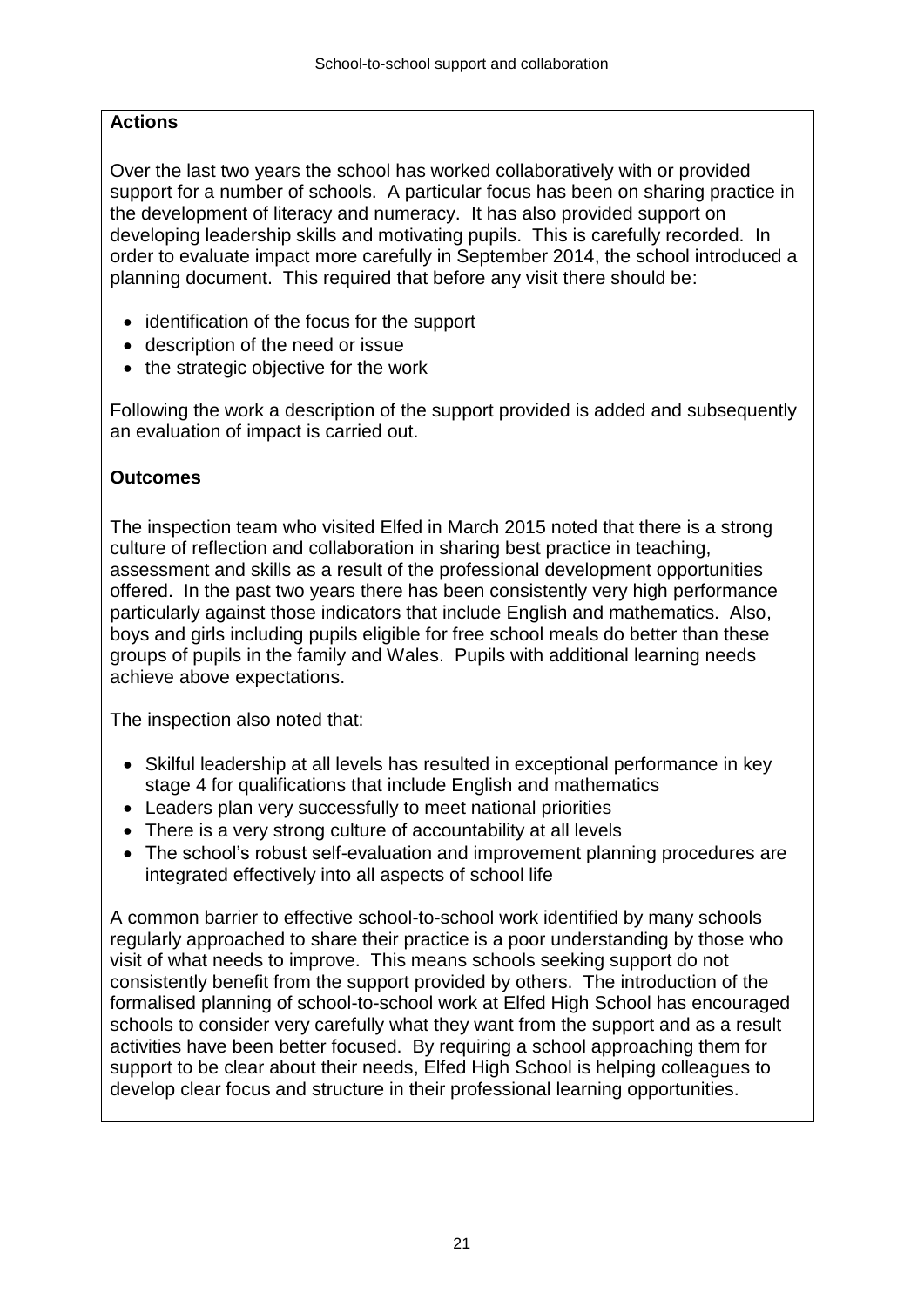# **Success factors**

- 39 Nearly all schools consider that openness, honesty and commitment by leaders and teachers are the most important factors need for successful school-to-school support. A few schools also identified the needed to share common goals, a can-do attitude and a relentless focus on improving standards.
- 40 Most schools have strengths and practice that is worth sharing. Many schools struggle to identify where there is practice that can help them to address specific shortcomings. Many are confident that the local authority is able to sign post point appropriate support within the local area but the majority have concerns that this may not be the most useful support. A minority have made links within their family of similar schools but very few have made consistent and sustained use of this source of possible support. Many do look at the Estyn best practice area on our website but are not always able to benefit from these. There are several possible reasons for this:
	- The case study school may be too far away
	- There is insufficient detail in the case study
	- The case studies available do not describe practice in the areas of interest
- 41 The majority of self-generated school-to-school support is initiated as a result of informal networking. Headteachers ask other headteachers. Subject leaders meet others on training courses. In many ways this is effective because if openness and honesty are important success factors then working with people you trust is essential. However, this ad hoc approach does not ensure that schools are able to identify those who are most likely to provide appropriate support .

# **Obstacles and barriers**

- 42 Successful schools struggle to meet the demands made of them in terms of time. While these schools have a strong commitment to shared purposes and see it as their duty to support others, the pressure on their staff and concerns about time spent away from the classroom can be barriers. Schools that are regularly approached to share their practice and expertise want to be supportive but can be frustrated by barriers that schools that are seeking support themselves put up. These include:
	- insufficient understanding of what needs to be improved and why
	- inability to ask the right questions
	- lack of senior leadership commitment to support the development work needed to bring about sustained improvement
	- unrealistic expectations, believing that simply importing a practice, without careful preparation and sufficient staff training, will bring improvement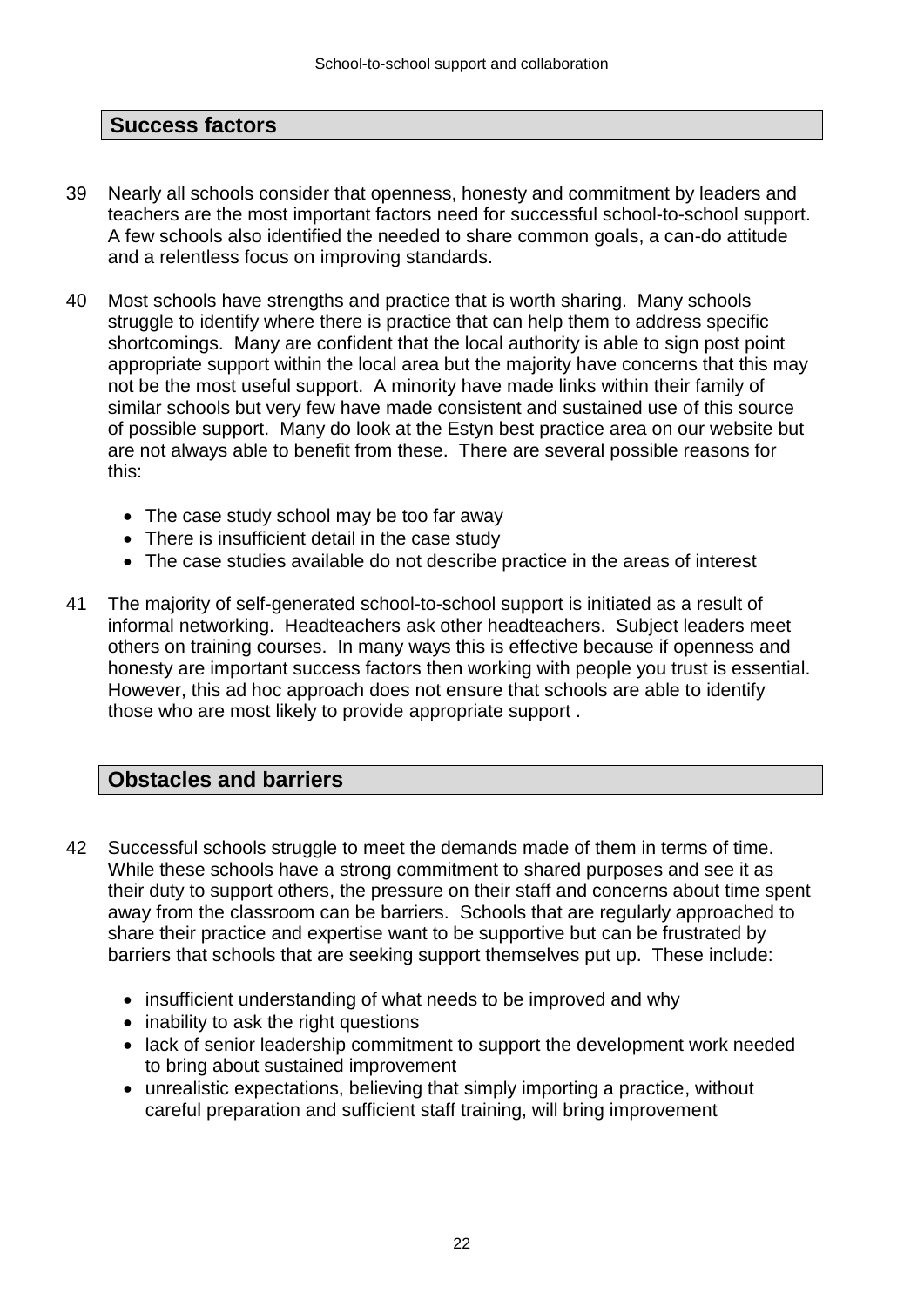- 43 Schools looking for support also struggle to find the time and resources to invest in this type of activity. A minority of the schools that are in need of improvement are reluctant to release staff because of concerns about the impact on pupils' learning.
- 44 Nearly all schools identify concerns about cost as a significant barrier. Effective school-to-school working requires significant investment of staff time for research and development. This time has to come mostly from within the school day. The costs of supply, workload concerns and the concerns of a possible negative impact on pupils deter around half of schools from school-to-school working even when funding is available.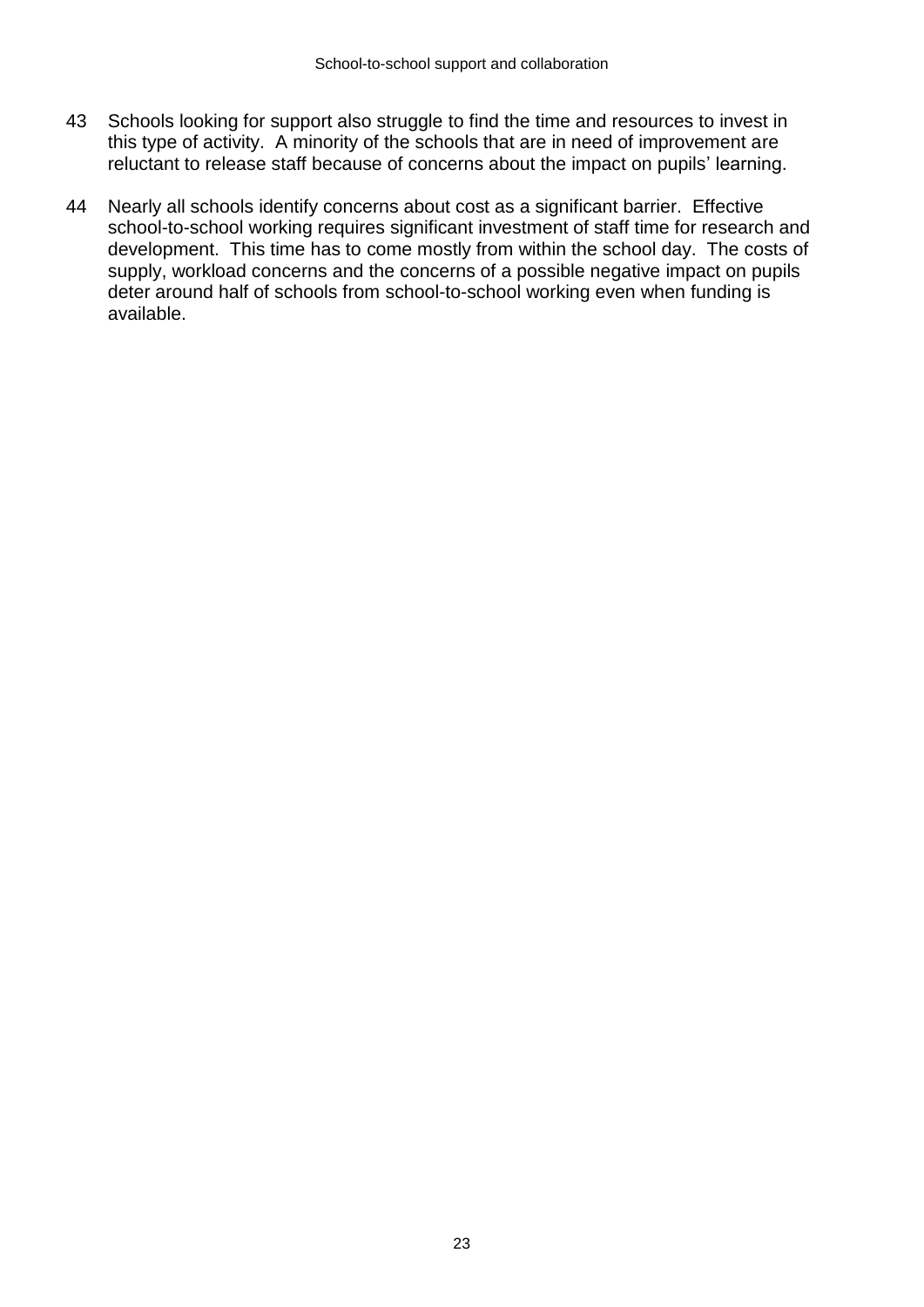# **Annex: An aide memoire to support the planning and evaluation of school-to-school collaboration**

This is based on the Elfed High School planning and evaluation document and the survey used for this thematic report.

| Name of school                                                                                                                                                                                                                                                                                                                                                                                                                                                                                                                                                                                                                                                                              | <b>Contact person</b> |  |  |
|---------------------------------------------------------------------------------------------------------------------------------------------------------------------------------------------------------------------------------------------------------------------------------------------------------------------------------------------------------------------------------------------------------------------------------------------------------------------------------------------------------------------------------------------------------------------------------------------------------------------------------------------------------------------------------------------|-----------------------|--|--|
|                                                                                                                                                                                                                                                                                                                                                                                                                                                                                                                                                                                                                                                                                             |                       |  |  |
|                                                                                                                                                                                                                                                                                                                                                                                                                                                                                                                                                                                                                                                                                             | <b>Role</b>           |  |  |
| Focus: What is the focus of the school-to-school support? This should be as detailed as<br>possible.                                                                                                                                                                                                                                                                                                                                                                                                                                                                                                                                                                                        |                       |  |  |
| Example                                                                                                                                                                                                                                                                                                                                                                                                                                                                                                                                                                                                                                                                                     |                       |  |  |
| Key stage 4 (GCSE) mathematics, particularly D to C grades, but also progression through<br>to the higher grades. I would like to find out what has contributed to the school's consistent<br>and sustained high GCSE performance. In particular, I would like to know more about:                                                                                                                                                                                                                                                                                                                                                                                                          |                       |  |  |
| Key stage 3 curriculum and how it prepares pupils for effective progression to KS4<br>٠<br>How you set targets (at key stage 4) and track pupils' progress against their targets<br>$\bullet$<br>How early do you start the GCSE course?<br>$\bullet$                                                                                                                                                                                                                                                                                                                                                                                                                                       |                       |  |  |
| What specification / assessment regime do you follow? Early entries?<br>The impact of whole school / departmental policies and procedures, such as lesson<br>observation / work scrutiny / marking and feedback policy, etc                                                                                                                                                                                                                                                                                                                                                                                                                                                                 |                       |  |  |
| Need: This should outline the reasons why support is sought.                                                                                                                                                                                                                                                                                                                                                                                                                                                                                                                                                                                                                                |                       |  |  |
| Example                                                                                                                                                                                                                                                                                                                                                                                                                                                                                                                                                                                                                                                                                     |                       |  |  |
| Performance in mathematics has been consistently below the average for our family of<br>similar schools. It has been in the lower half of similar schools based on eligibility for free<br>school meals for the last three years. As a result performance in the level 2 including<br>English (or Welsh) and mathematics and in the core subject indicator is consistently below<br>the average for the family of similar schools despite strong performance in English and<br>other subjects. A particular concern is the performance of pupils eligible for free school<br>meals. This is not improving and these pupils consistently achieve less well than FSM<br>pupils in the family. |                       |  |  |
| Strategic objectives: Link these to school, local or national priorities.                                                                                                                                                                                                                                                                                                                                                                                                                                                                                                                                                                                                                   |                       |  |  |
| Example                                                                                                                                                                                                                                                                                                                                                                                                                                                                                                                                                                                                                                                                                     |                       |  |  |
| To raise attainment at key stage 4 and particularly for FSM pupils. This is in line with the<br>school improvement plan and national priorities.                                                                                                                                                                                                                                                                                                                                                                                                                                                                                                                                            |                       |  |  |
| <b>Provision:</b> (To be completed after the support work) Outline here what activities took<br>place and how support was provided                                                                                                                                                                                                                                                                                                                                                                                                                                                                                                                                                          |                       |  |  |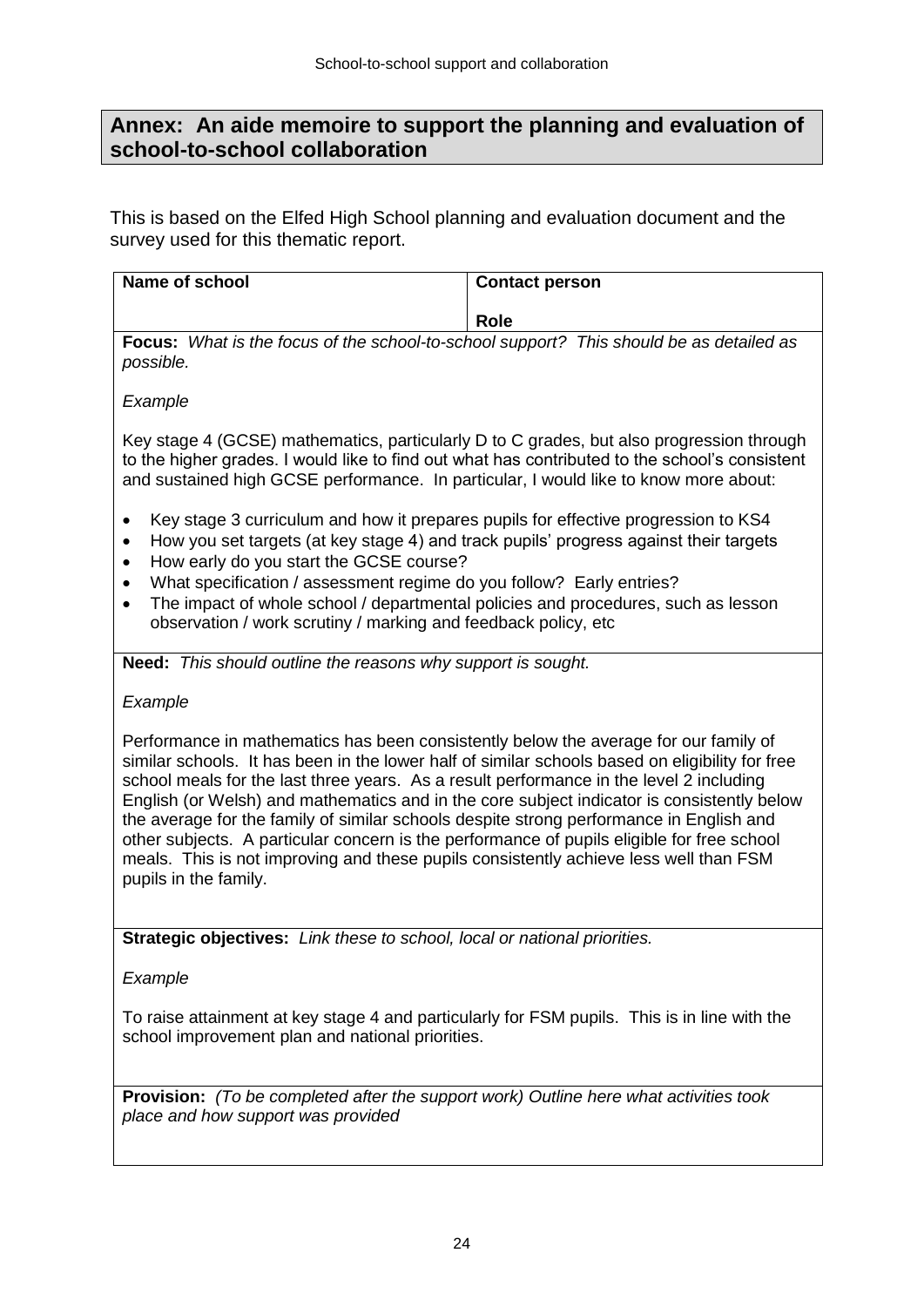#### **Initial evaluation**

**Effectiveness:** *How effective was the school-to-school Support? Include here an evaluation of the support work. Example*

A clear, coherent and strategic approach to ensuring pupil outcomes was imparted during the visit.

The combined cumulative effect of simple but effective practice was particularly striking. These included:

- skills development in key stage 3, supported by diagnostic testing and targeted provision
- planning the optimum conditions for success in the core subjects (curricular design / contact time / course structure / early entry policy)
- effective teamwork of learning directors (maths and Y11 progress) in establishing a coordinated approach to target-setting, tracking and provision

**Action plan –** *a brief summary of what you intend to do the detail would be in the school or departmental development plan*

**Impact assessment:** *This would need to be added at a later date once any changes made had been implemented and there was data to support the evaluation.*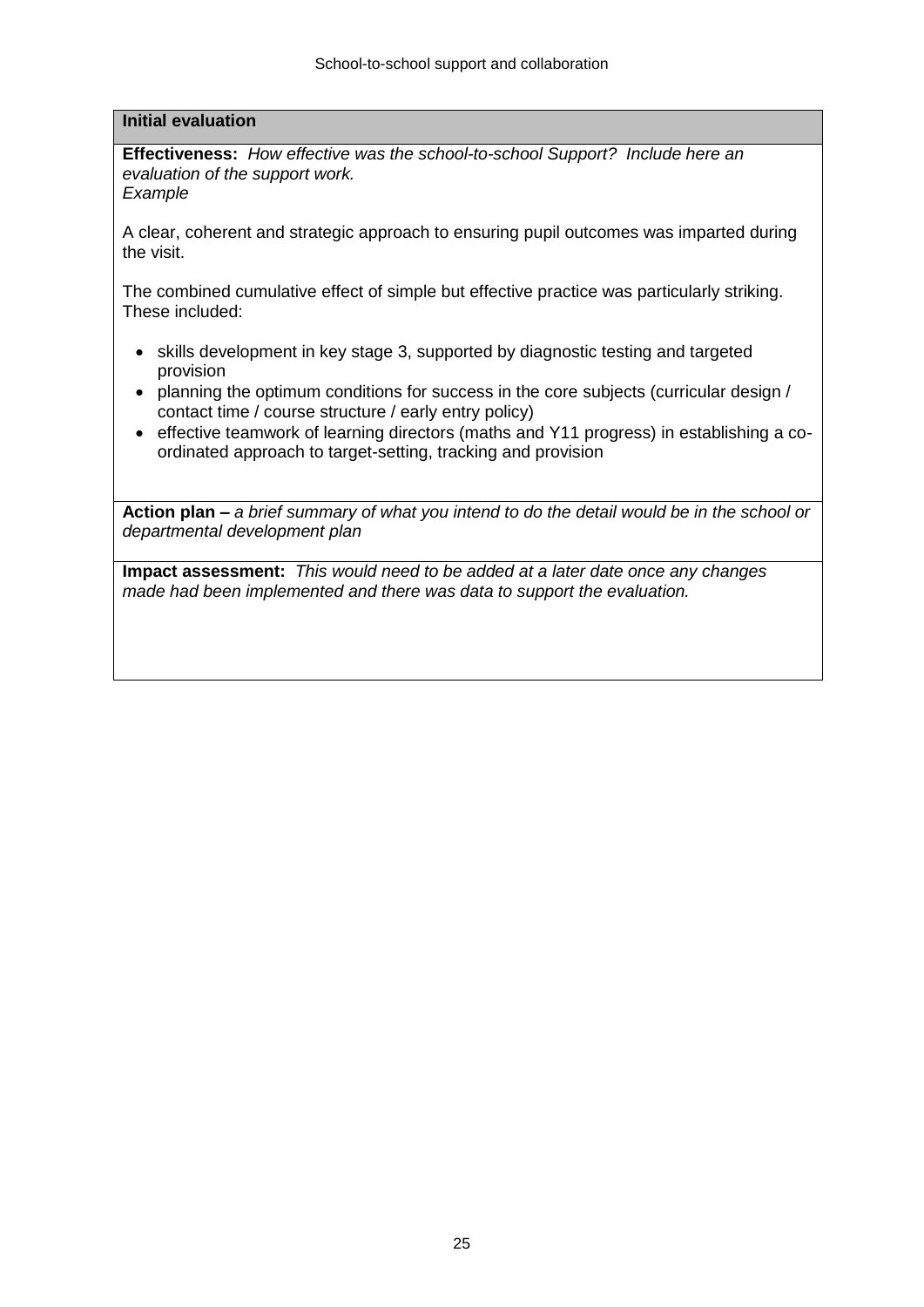# **Evidence base**

The findings and recommendations in this report draw on visits to 9 providers. These were selected because they are engaged in the particular types of school-to-school support considered in this survey. In these visits, activities included

- **.** discussions with senior leaders
- discussions with class teachers
- meetings with local authority staff
- discussions with governors
- meetings with partners involved in the school-to-school work

List of providers visited

- A family of four primary schools on Anglesey
- Primary federation Ysgol Ieuan Gwynedd and Ysgol Gynradd Brithdir in Gwynedd
- Primary federation Ysgol Tregarth and Ysgol Bodfeurig in Gwynedd
- Crownbridge Special School in Torfaen
- The Upper Afan Valley Federation of schools in Neath Port Talbot
- Ysgol Dyffryn Conwy in Conwy
- Cwmtawe Community School in Neath Port Talbot
- Michaelston and Glyn Derw Federation in Cardiff
- A primary federation in Ceredigion

Additional evidence was drawn from:

- inspection outcomes
- responses to questionnaires sent to a sample of schools in each secondary Family of schools

#### **Reference list**

Estyn (2013a) *Twelve Secondary School Improvement Journeys,* Cardiff: Estyn. [Online]. Available from: [http://www.estyn.gov.uk/english/docViewer/297105.9/twelve](http://www.estyn.gov.uk/english/docViewer/297105.9/twelve-secondary-school-improvement-journeys-december-2013/?navmap=30,163)[secondary-school-improvement-journeys-december-2013/?navmap=30,163,](http://www.estyn.gov.uk/english/docViewer/297105.9/twelve-secondary-school-improvement-journeys-december-2013/?navmap=30,163) [Accessed 27 April 2015].

Estyn (2013b) *Ambitious Targets Improve Pupil Performance*. [Online]. Available from: [http://www.estyn.gov.uk/english/docViewer/271443.9/ambitious-targets](http://www.estyn.gov.uk/english/docViewer/271443.9/ambitious-targets-improve-pupil-performance/?navmap=33,53,159)[improve-pupil-performance/?navmap=33,53,159,](http://www.estyn.gov.uk/english/docViewer/271443.9/ambitious-targets-improve-pupil-performance/?navmap=33,53,159) [Accessed 27 April 2015].

Estyn (2014) *Inspection report Crownbridge Special Day School 2014.* Cardiff: Estyn. [Online]. Available from:<http://www.estyn.gov.uk/english/provider/6787012/> [Accessed 27 April 2015].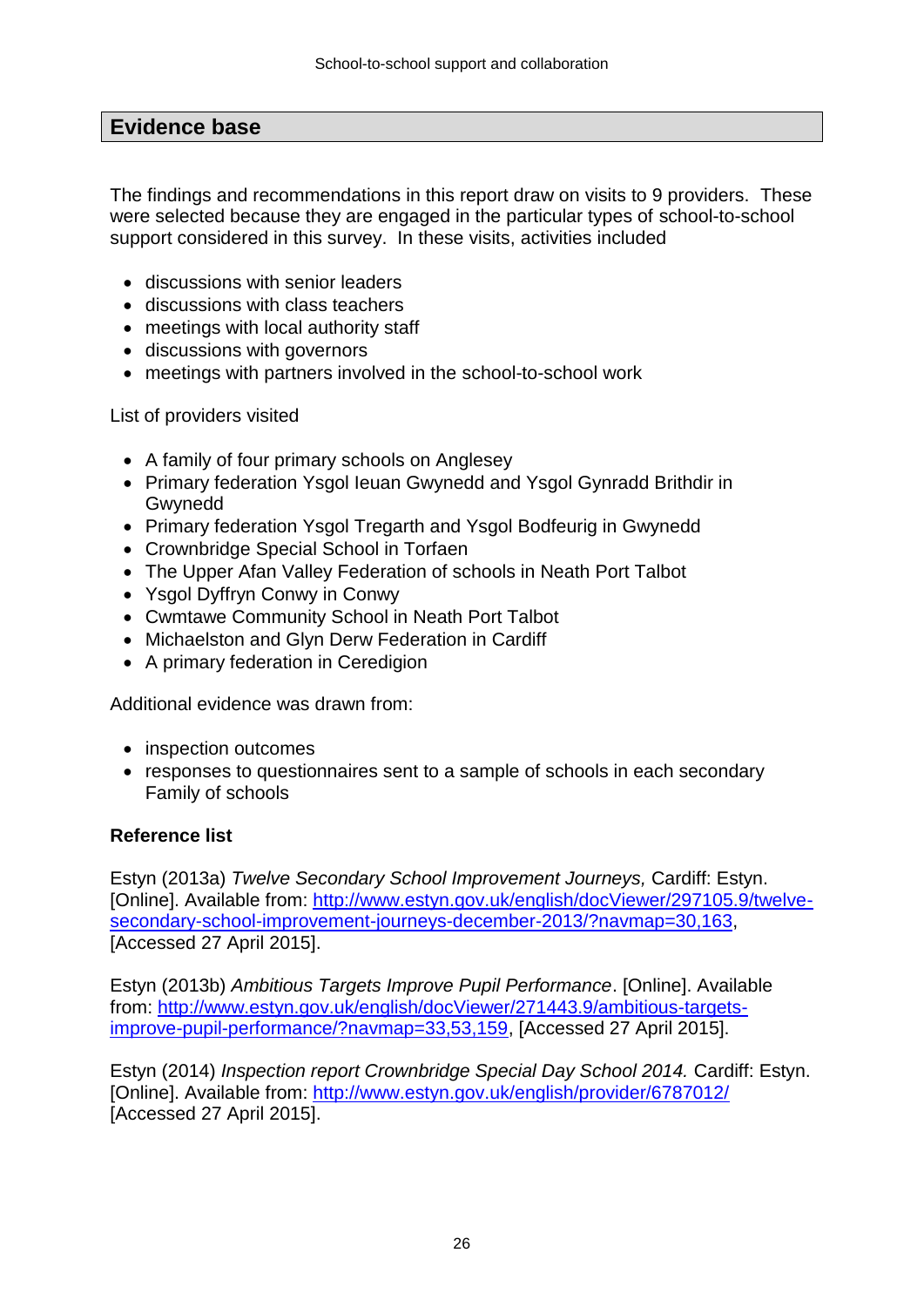*The Federation of Maintained Schools (wales) Regulations* (2014) SI 1132, (W.111). Cardiff: The National Assembly for Wales. [Online]. Available from: [http://www.legislation.gov.uk/wsi/2014/1132/pdfs/wsi\\_20141132\\_mi.pdf](http://www.legislation.gov.uk/wsi/2014/1132/pdfs/wsi_20141132_mi.pdf) [Accessed 27 April 2015].

National Foundation for Educational Research (2014) *Mid-point Evaluation of the Lead and Emerging Practitioner School Tranche 1 Pathfinder Project.* Cardiff: Welsh Government. [Online]. Available from:

<https://www.nfer.ac.uk/publications/WGIE01/WGIE01.pdf> [Accessed 27 April 2015].

OECD (2014) *Improving Schools in Wales: An OECD perspective*. Paris: OECD. [Online]. Available from: [http://www.oecd.org/education/Improving-schools-in-](http://www.oecd.org/education/Improving-schools-in-Wales.pdf)[Wales.pdf](http://www.oecd.org/education/Improving-schools-in-Wales.pdf) [Accessed 27 April 2015].

Welsh Government, Department for Education and Skills (2013) *Lead and Emerging Practitioner Schools Project*. [Online]. Available from: [http://gov.wales/topics/educationandskills/schoolshome/raisingstandards/practitioner](http://gov.wales/topics/educationandskills/schoolshome/raisingstandards/practitionerschools/?lang=en) [schools/?lang=en](http://gov.wales/topics/educationandskills/schoolshome/raisingstandards/practitionerschools/?lang=en) [Accessed 27 April 2015].

Welsh Government, Department for Education and Skills (2014a) *Schools Challenge Cymru: introduction for Pathways to Success schools.* Cardiff: Welsh Government. [Online]. Available from: [http://gov.wales/docs/dcells/publications/140620-schools](http://gov.wales/docs/dcells/publications/140620-schools-challenge-cymru-introduction-brochure-en.pdf)[challenge-cymru-introduction-brochure-en.pdf](http://gov.wales/docs/dcells/publications/140620-schools-challenge-cymru-introduction-brochure-en.pdf) [Accessed 27 April 2015].

Welsh Government, Department for Education and Skills (2014b) *The National Model for Regional Working*. Cardiff: Welsh Government. [Online]. Available from: [http://gov.wales/docs/dcells/publications/140217-national-model-for-regional-working](http://gov.wales/docs/dcells/publications/140217-national-model-for-regional-working-en.pdf)[en.pdf](http://gov.wales/docs/dcells/publications/140217-national-model-for-regional-working-en.pdf) [Accessed 27 April 2015].

Welsh Government, Department for Education and Skills (2014c) *Qualified for Life: An education plan for 3 to 19 year-olds in Wales.* Cardiff: Welsh Government. [Online]. Available from: [http://gov.wales/docs/dcells/publications/141001-qualified](http://gov.wales/docs/dcells/publications/141001-qualified-for-life-en.pdf)[for-life-en.pdf](http://gov.wales/docs/dcells/publications/141001-qualified-for-life-en.pdf) [Accessed 27 April 2015].